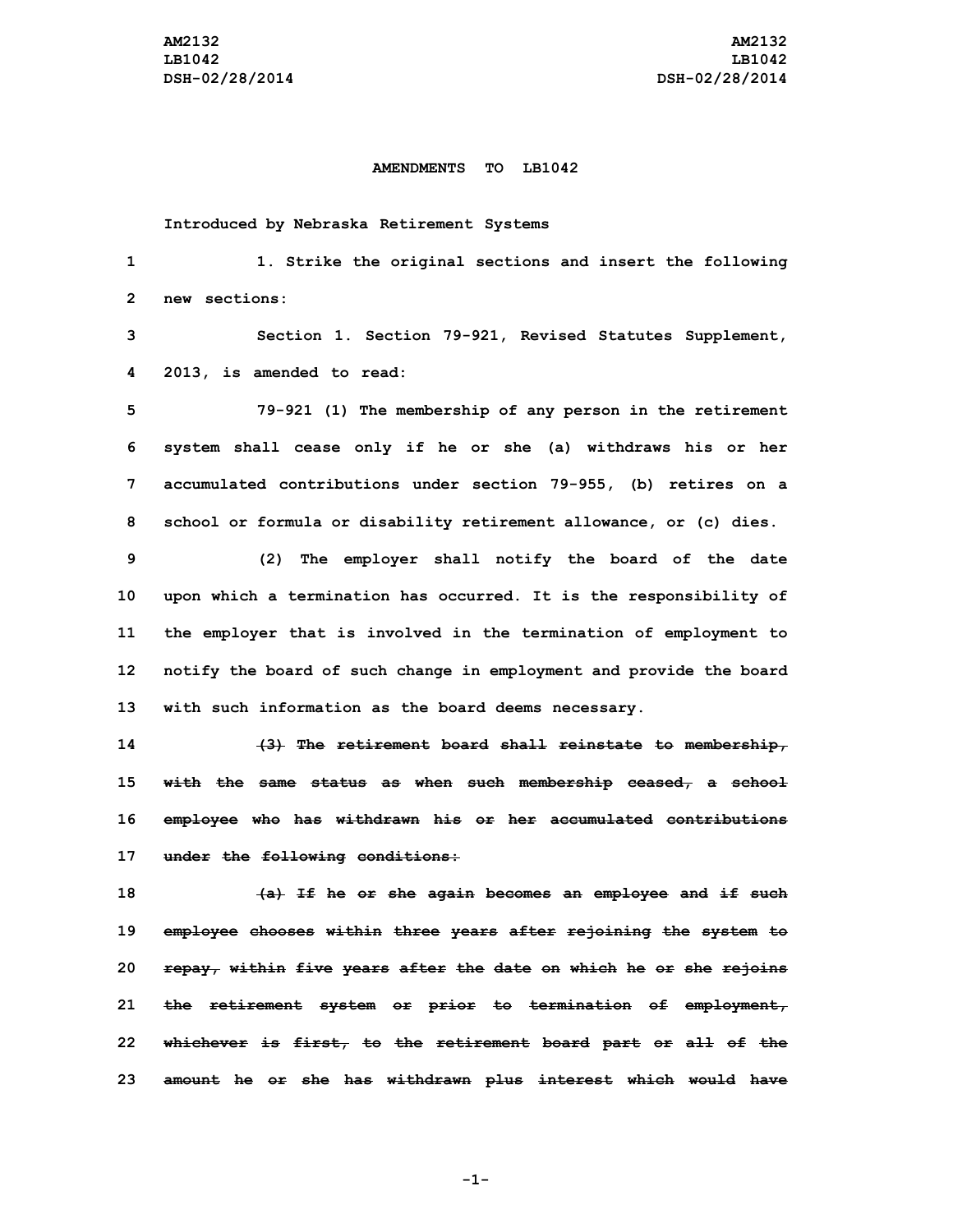**AM2132 AM2132 LB1042 LB1042 DSH-02/28/2014 DSH-02/28/2014**

**1 accrued on that amount under the retirement system; or**

 **(b) If, more than three years after again becoming an employee and rejoining the system but prior to termination of employment, he or she chooses to repay part or all of the amount he or she has withdrawn, plus an amount equal to the actuarial assumed rate of return for the period repaid. Payment must be completed within five years after electing to repay or prior to termination, whichever is earlier.**

 **(4) Prior creditable service shall be restored in proportion to the amounts repaid. <sup>A</sup> member's prior creditable service shall be fully restored only if the member has repaid all accumulated withdrawals in accordance with either subdivision (3)(a) or (3)(b) of this section, as applicable. Repayment may be made through direct payment, installment payments, or an irrevocable payroll deduction authorization. If the school employee chooses not to repay such withdrawals with interest, the school employee shall enter the system as <sup>a</sup> new member with no prior 18 rights.**

 **(3)(a) <sup>A</sup> former member of the retirement system who has withdrawn his or her accumulated contributions under section 79-955 shall be reinstated to membership in the retirement system if such person again becomes <sup>a</sup> school employee.**

 **(b) The date of such membership shall relate back to the beginning of his or her original membership in the retirement system only if such school employee has repaid all amounts required in accordance with subsection (4) of this section. Unless and until all such amounts are repaid, the school employee shall be**

**-2-**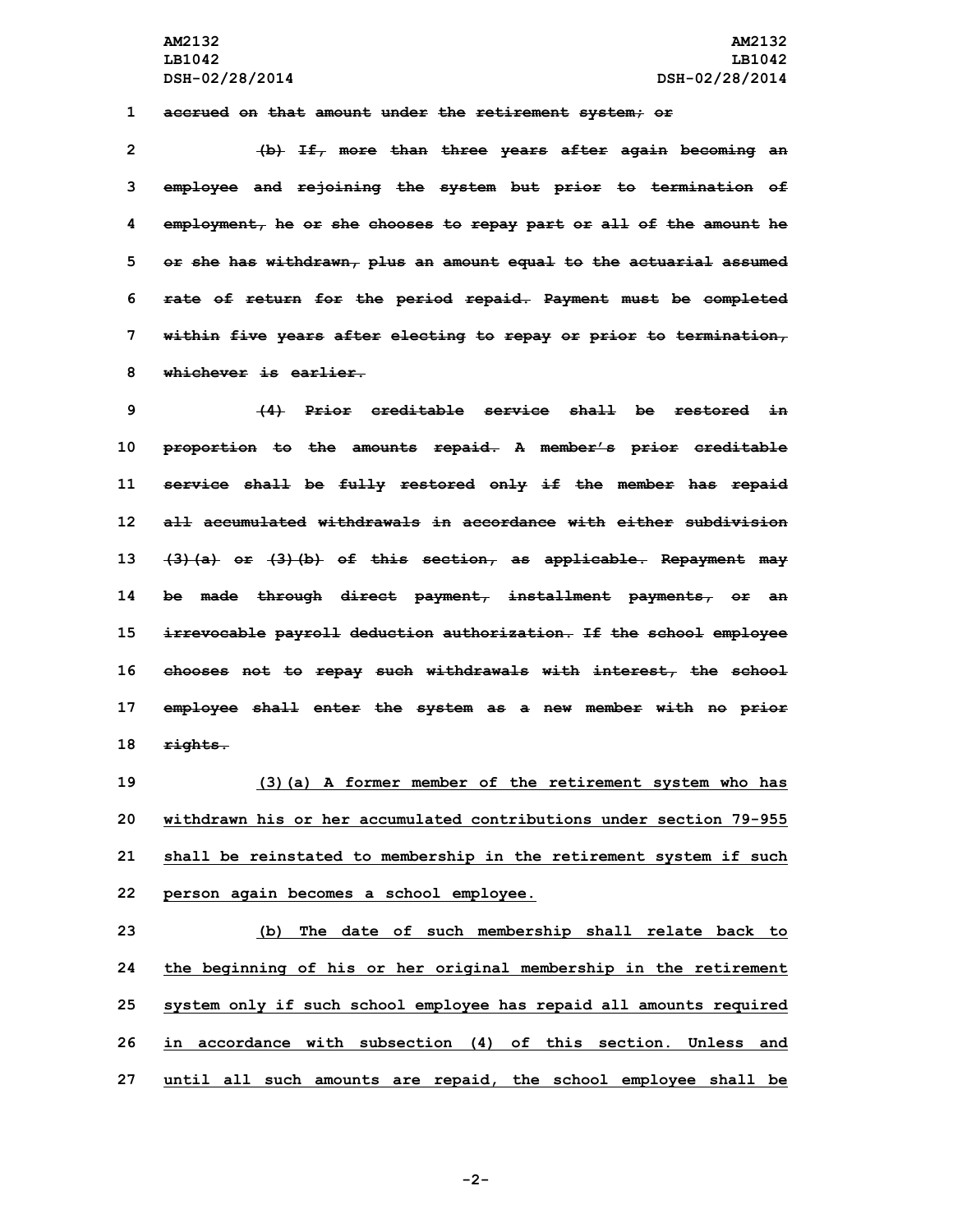**1 considered <sup>a</sup> new member, effective as of the date he or she again 2 becomes <sup>a</sup> school employee.**

 **(4)(a) With respect to any person who is reinstated to membership in the retirement system pursuant to subdivision (3)(a) of this section prior to the effective date of this act and who files <sup>a</sup> valid and complete application with the retirement board for the restoration of his or her relinquished creditable service prior to July 1, 2016, the following shall apply:**

 **(i) If, less than three years after again becoming <sup>a</sup> school employee but prior to termination of employment, the member makes application to restore part of all of his or her relinquished creditable service, such member shall pay to the retirement system an amount equal to the previously withdrawn contributions for the creditable service to be restored, plus the regular interest that would have accrued on such amount under the retirement system to the date of repayment;**

 **(ii) If, more than three years after again becoming <sup>a</sup> school employee but prior to termination of employment, the member makes application to restore part or all of his or her relinquished creditable service, such member shall pay to the retirement system an amount equal to the previously withdrawn contributions for the creditable service to be restored, plus an amount equal to the actuarial assumed rate of return on such amount to the date of repayment;**

**25 (iii) Payment must be completed within five years after 26 the date of the member's application to purchase such relinquished 27 creditable service or prior to termination, whichever is earlier;**

**-3-**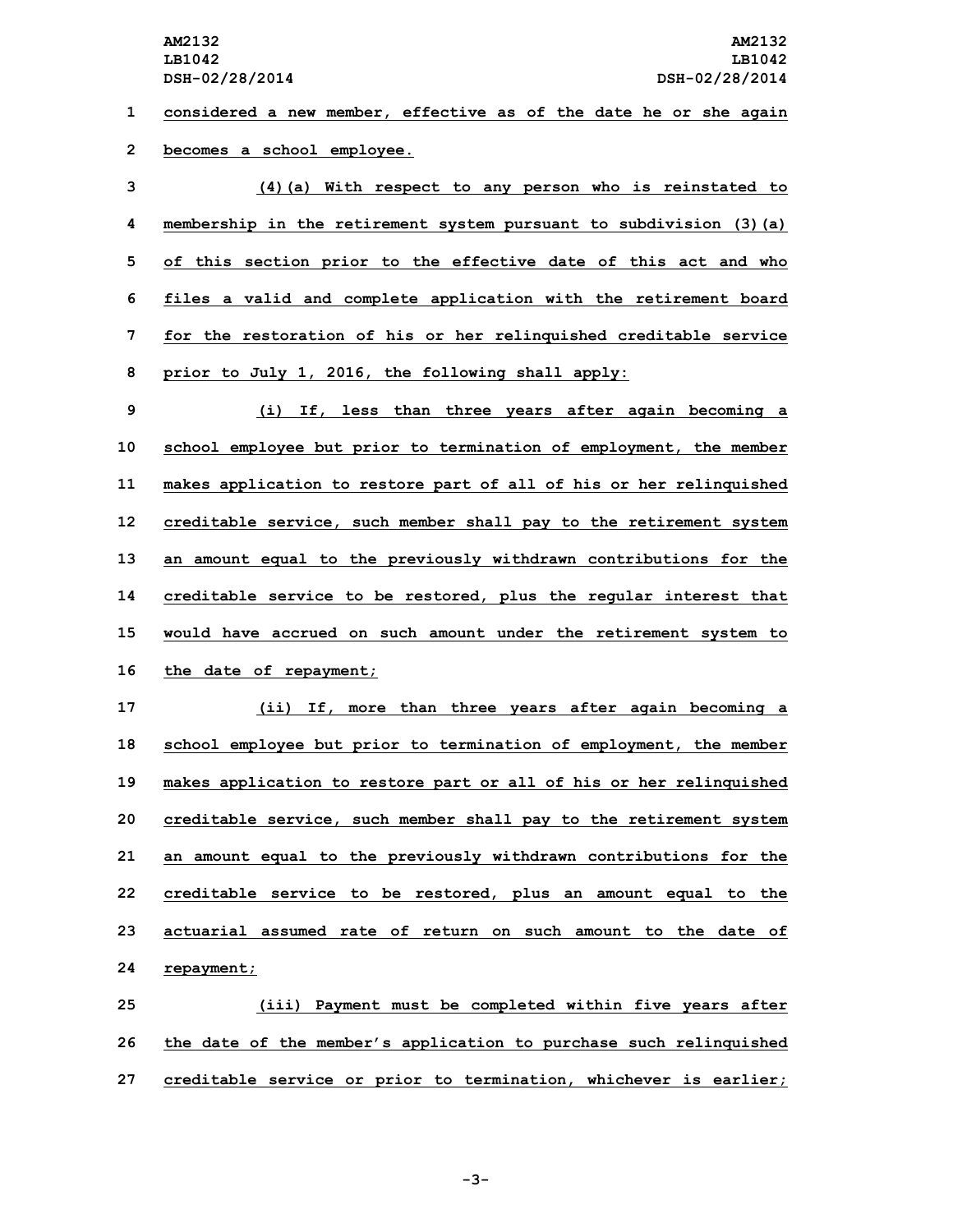**1 and (iv) Each such member shall be permitted to file only one application for the restoration of relinquished creditable service prior to July 1, 2016. (b) With respect to any person who is reinstated to membership in the retirement system pursuant to subdivision (3)(a) of this section prior to the effective date of this act and who files <sup>a</sup> valid and complete application with the retirement board for the restoration of his or her relinquished creditable service on or after July 1, 2016, the following shall apply: (i) Such member may purchase creditable service in <sup>a</sup> quantity not to exceed his or her relinquished creditable service. The amount to be paid by the school employee for such creditable service shall be equal to the actuarial cost to the retirement system for restoration of such relinquished creditable service to the member; and (ii) Payment must be completed within five years after the date of the member's application to purchase such relinquished creditable service or prior to termination, whichever is earlier. (c) With respect to any person who is reinstated to membership in the retirement system pursuant to subdivision (3)(a) of this section on or after the effective date of this act and files <sup>a</sup> valid and complete application with the retirement board for the restoration of his or her relinquished creditable service under this section the following shall apply: (i) Such member may purchase creditable service in <sup>a</sup> quantity not to exceed his or her relinquished creditable service.**

**-4-**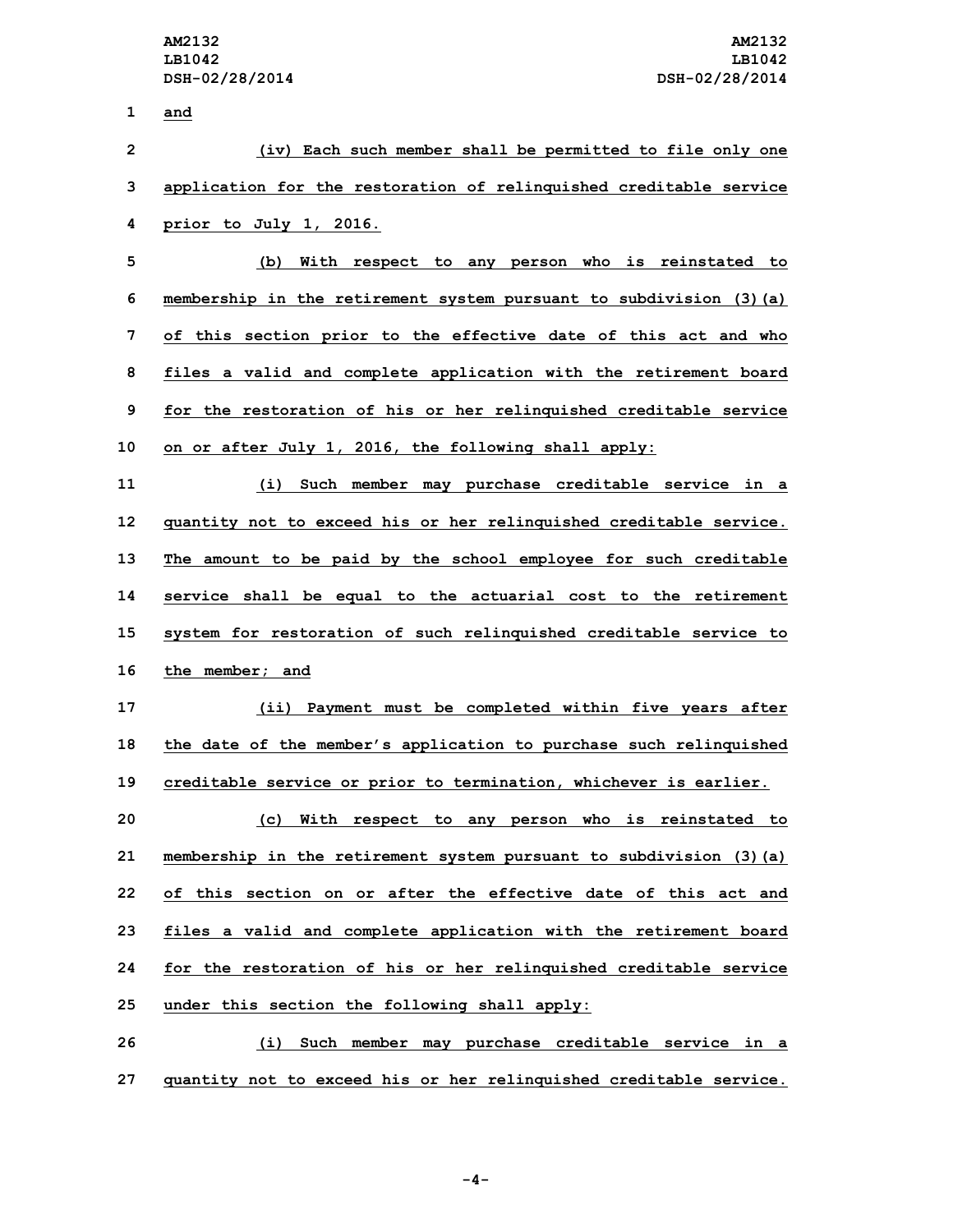**The amount to be paid by the school employee for such creditable service shall be equal to the actuarial cost to the retirement system for restoration of such relinquished creditable service to the member; and**

**5 (ii) Payment must be completed within five years after 6 the date of the member's application to purchase such relinquished 7 creditable service or prior to termination, whichever is earlier.**

 **(5) If less than full payment is made by the member, relinquished creditable service shall be restored in proportion to the amounts repaid. Repayment may be made through direct payment, installment payments, an irrevocable payroll deduction authorization, cash rollover contributions pursuant to section 79-933.02, or trustee-to-trustee transfers pursuant to section 79-933.09.**

**15 Sec. 2. Section 79-924, Reissue Revised Statutes of 16 Nebraska, is amended to read:**

 **79-924 The retirement board shall adopt and promulgate rules and regulations to allow for lump-sum or installment payments for school employees who elect to repurchase relinquished creditable service under section 79-921 or buy credit for prior years of service under sections 79-921, 79-933.03 to 79-933.06, and 79-933.08. Any person who elects to repurchase relinquished creditable service or buy credit for prior years of service on an installment basis may be charged reasonable service costs, shall be credited with those prior years of service only as the money is actually received by the retirement system, and shall have paid to the retirement system all installments prior to the commencement of**

**-5-**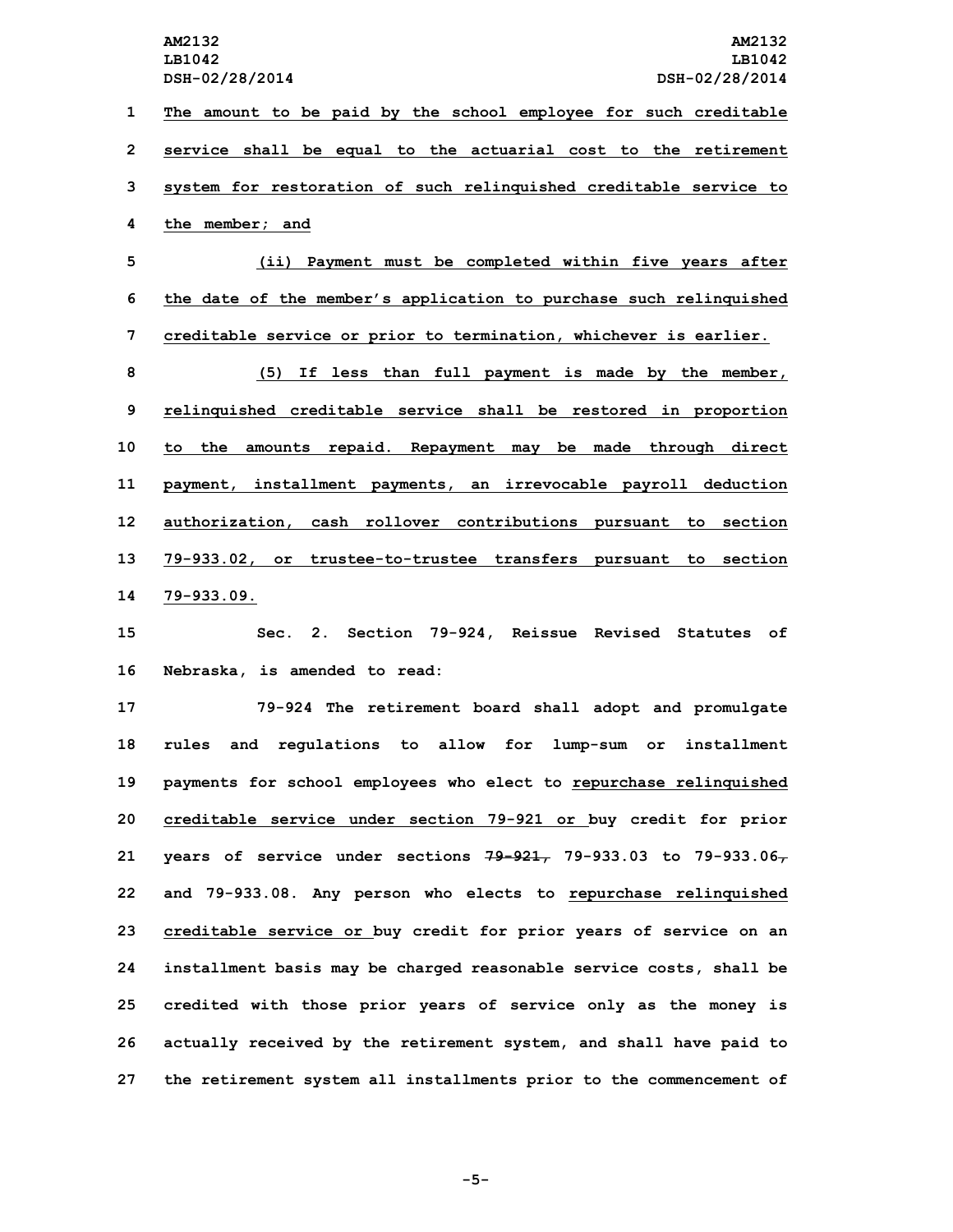**1 <sup>a</sup> retirement annuity.**

**2 Sec. 3. Section 79-933.02, Reissue Revised Statutes of 3 Nebraska, is amended to read:**

 **79-933.02 (1) The retirement system may accept cash rollover contributions from <sup>a</sup> member who is making payment pursuant to sections 79-921, 79-933.03 to 79-933.06, and 79-933.08 if the contributions do not exceed the amount of payment required for the service credits purchased by the member pursuant to such sections and the contributions represent (a) all or any portion of the balance of the member's interest in <sup>a</sup> qualified plan under section 401(a) of the Internal Revenue Code or (b) the interest of the member from an individual retirement account or an individual retirement annuity, the entire amount of which is attributable to <sup>a</sup> qualified total distribution, as defined in the Internal Revenue Code, from <sup>a</sup> qualified plan under section 401(a) of the code and qualified as <sup>a</sup> tax-free rollover amount. The member's interest under subdivision (a) or (b) of this subsection must be transferred to the retirement system within sixty days from the date of the distribution from the qualified plan, individual retirement account, or individual retirement annuity.**

 **(2) Cash transferred to the retirement system as <sup>a</sup> rollover contribution shall be deposited as other payments for service credits or repurchase of relinquished creditable service pursuant to section 79-921.**

**25 (3) Under the same conditions as provided in subsection 26 (1) of this section, the retirement system may accept eligible 27 rollover distributions from (a) an annuity contract described in**

**-6-**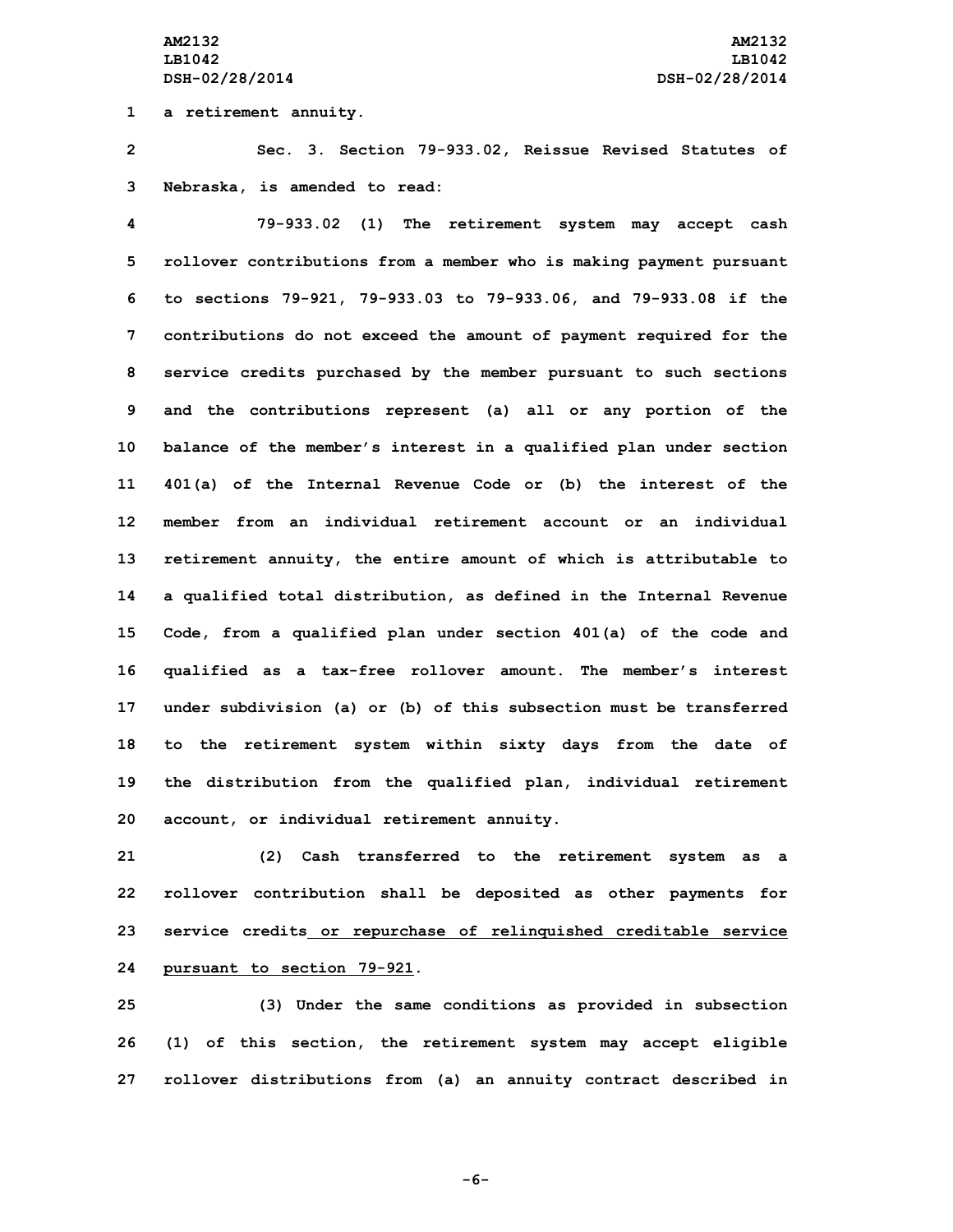**section 403(b) of the Internal Revenue Code, (b) <sup>a</sup> plan described in section 457(b) of the code which is maintained by <sup>a</sup> state, <sup>a</sup> political subdivision of <sup>a</sup> state, or any agency or instrumentality of <sup>a</sup> state or political subdivision of <sup>a</sup> state, or (c) the portion of <sup>a</sup> distribution from an individual retirement account or annuity described in section 408(a) or 408(b) of the code that is eligible to be rolled over and would otherwise be includible in gross income. Amounts accepted pursuant to this subsection shall be deposited as all other payments under this section.**

 **(4) The retirement system may accept direct rollover distributions made from <sup>a</sup> qualified plan pursuant to section 401(a)(31) of the Internal Revenue Code. The direct rollover distribution shall be deposited as all other payments under this 14 section.**

 **(5) The board shall adopt and promulgate rules and regulations defining procedures for acceptance of rollovers which are consistent with sections 401(a)(31) and 402 of the Internal Revenue Code.**

**19 Sec. 4. Section 79-933.08, Reissue Revised Statutes of 20 Nebraska, is amended to read:**

 **79-933.08 (1) An employer and <sup>a</sup> school employee who became <sup>a</sup> member before July 1, 2014, and who has completed at least five years of creditable service plus eligibility and vesting credit or <sup>a</sup> school employee who became <sup>a</sup> member for the first time on or after July 1, 2014, who has ten or more years of creditable service may by agreement made in contemplation of retirement, to be effective within twelve months of the agreement, purchase**

**-7-**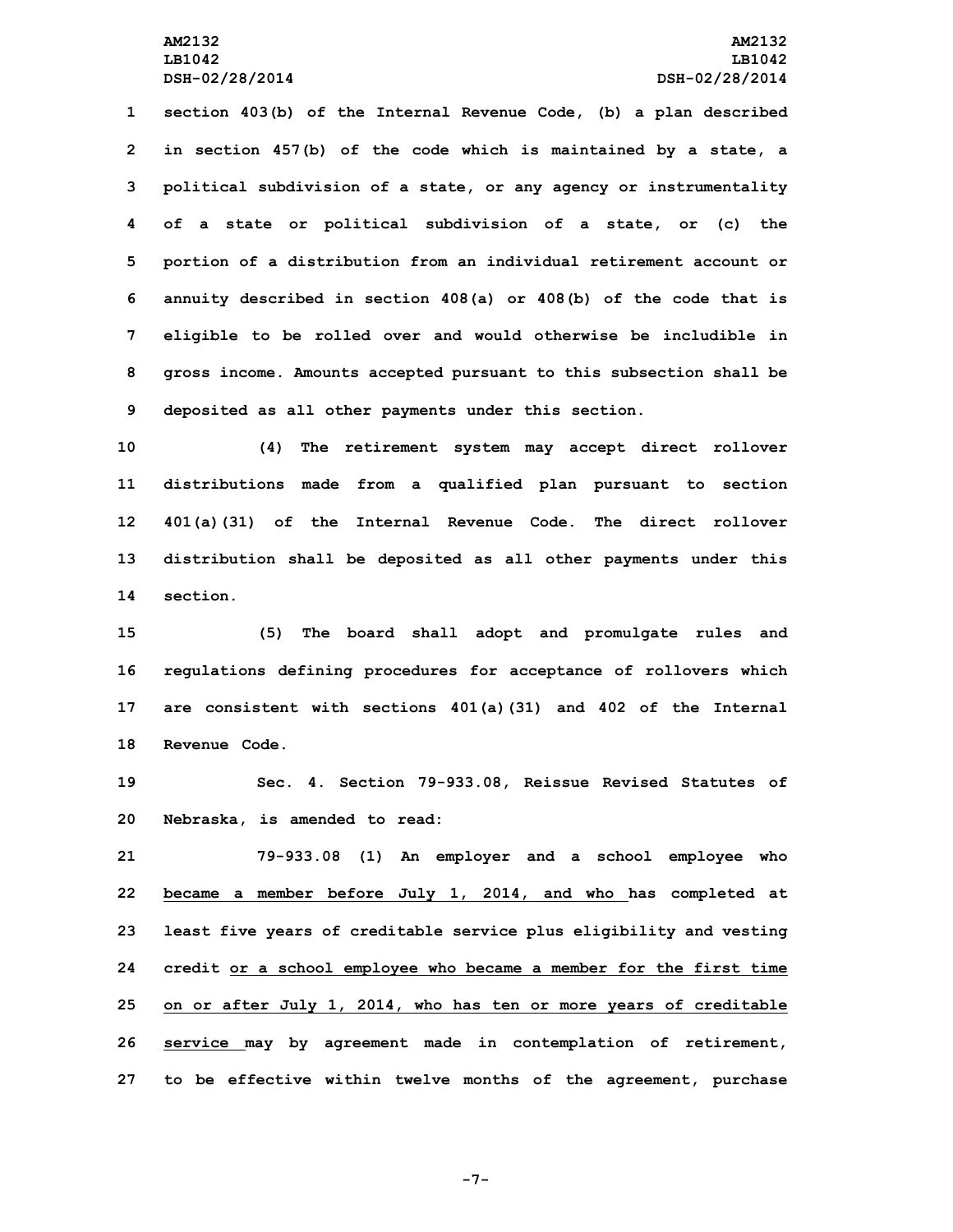**service credit for such employee for not to exceed five years of creditable service. Such an agreement may be executed up to twelve months prior to the employee's retirement date. The agreement shall specify whether the school employee shall pay for the service credits, whether the employer shall pay for the service credits, or whether both the employee and employer shall share the cost of the service credits. Such service credits shall be purchased for an amount equal to the actuarial cost to the retirement system for allowing such additional service credit to the employee.**

 **(2) Payment for such service credits shall be completed prior to the employee's termination of employment date and may be made through direct payment, installment payments, or an irrevocable deduction authorization. If payments are made on an installment basis, interest shall be charged at the rate of regular interest.**

**16 (3) Compensation for the period of service purchased 17 shall not be included in determining the member's final average 18 compensation.**

 **(4) The retirement board shall credit funds collected pursuant to this section to the Contingent Account pending the employee's retirement. If the employee does not retire within twelve months after the signing of the agreement made pursuant to this section, such funds shall be refunded, excluding interest earned, and the employee shall not be given credit for the service credit attempted to be purchased.**

**26 Sec. 5. Section 79-933.09, Reissue Revised Statutes of 27 Nebraska, is amended to read:**

**-8-**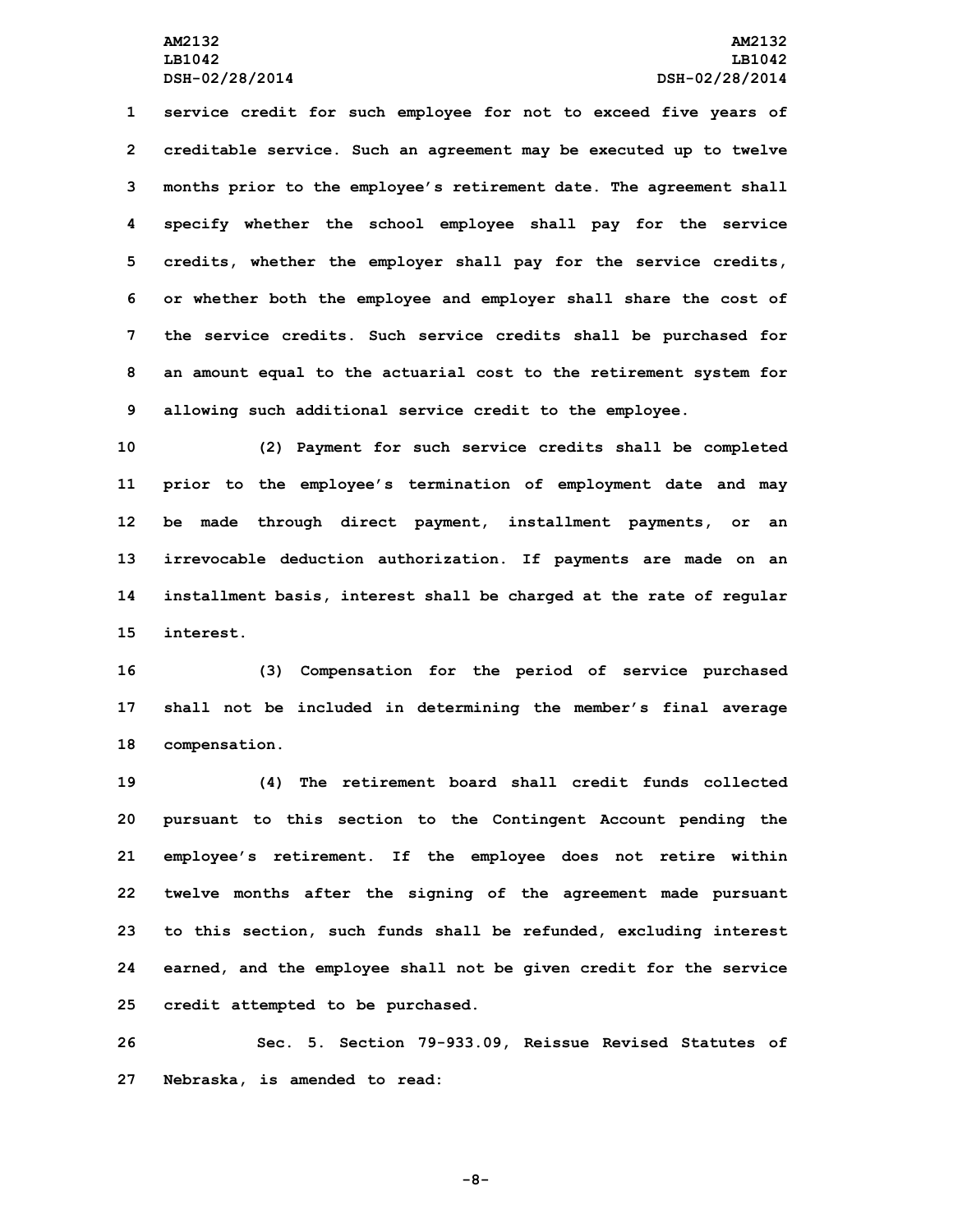**79-933.09 The retirement system may accept as payment for repurchase of relinquished creditable service under section 79-921 or purchases of service credit or withdrawn amounts made pursuant to the School Employees Retirement Act <sup>a</sup> direct trustee-to-trustee transfer from (1) an eligible tax-sheltered annuity plan as described in section 403(b) of the Internal Revenue Code or (2) an eligible deferred compensation plan as described in section 457(b) of the code on behalf of <sup>a</sup> member who is making payments for such credit or amounts. The amount transferred shall not exceed the amount of payment required for the service credit being purchased and the purchase of such service credit shall qualify as <sup>a</sup> purchase of permissive service credit by the member as defined in section 415 of the code.**

**14 Sec. 6. Section 79-980, Revised Statutes Cumulative 15 Supplement, 2012, is amended to read:**

 **79-980 (1) At any time that the retirement system consists of only one Class <sup>V</sup> school district, the general administration of the retirement system is hereby vested in the board of education. The board shall appoint, by <sup>a</sup> majority of all its members, ten trustees to serve as executive officers to administer the Class <sup>V</sup> School Employees Retirement Act. Such trustees shall consist of (a) the superintendent of schools, as ex officio trustee, (b) four members of the retirement system, two from the certificated staff, one from the classified staff, and one from the annuitants, (c) three members of the board of education, and (d) two trustees who are business persons qualified in financial affairs and who are not members of the retirement**

**-9-**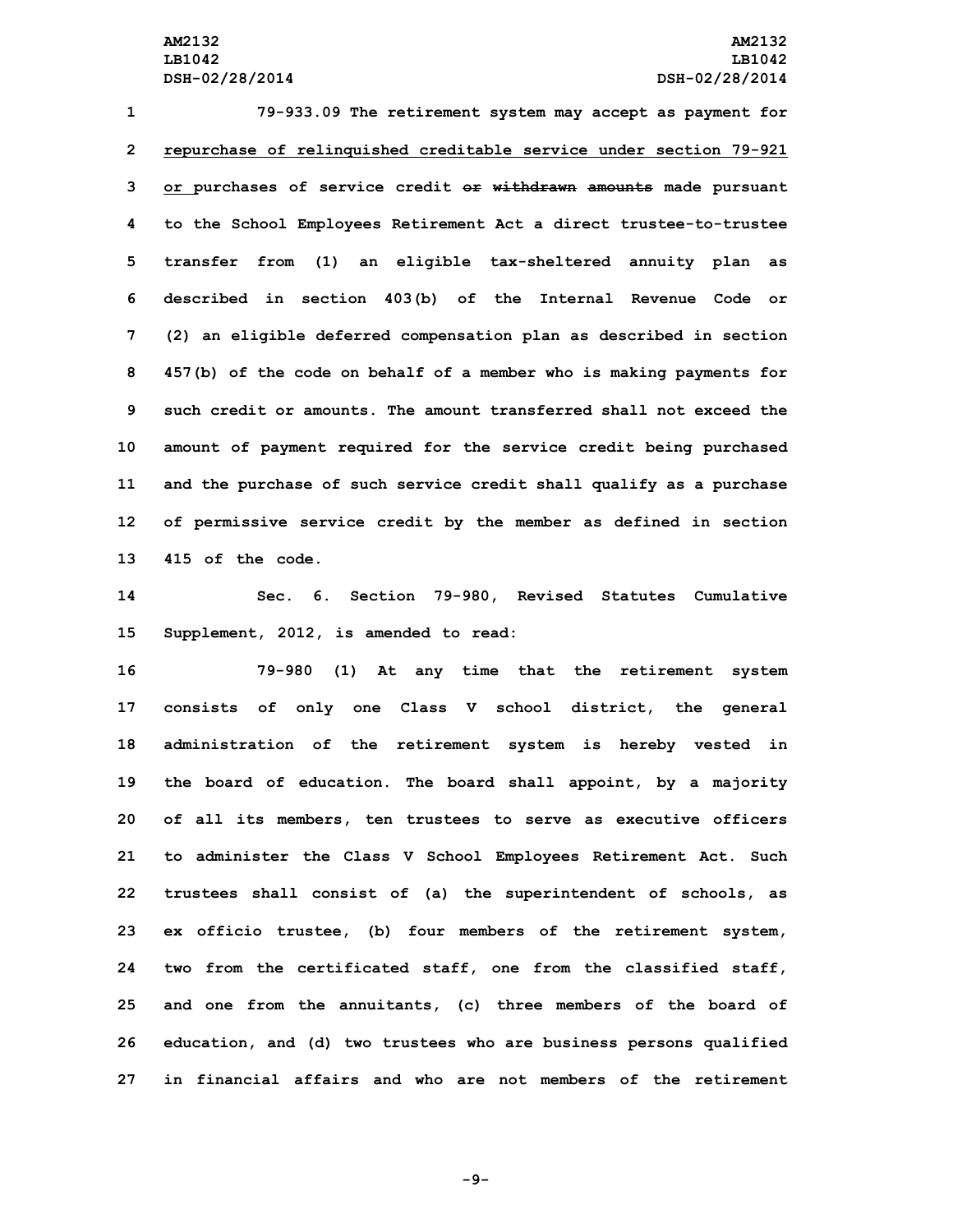**system. The trustees shall serve without compensation, but they shall be reimbursed from the funds of the retirement system for expenses that they may incur through service on the board of trustees as provided in sections 81-1174 to 81-1177. <sup>A</sup> trustee shall serve until <sup>a</sup> successor qualifies, except that trustees who are members of the retirement system or members of the board of education shall be disqualified as trustees immediately upon ceasing to be <sup>a</sup> member of the retirement system or of the board of education. Each trustee shall be entitled to one vote on the board of trustees, and six trustees shall constitute <sup>a</sup> quorum for the transaction of any business. The trustees who are appointed from the board of education and the membership shall be appointed for each fiscal year. The two trustees who are not members of the board of education or of the retirement system shall be appointed for three fiscal years each. The trustees and the administrator of the retirement system shall administer the retirement system in compliance with the tax-qualification requirements applicable to government retirement plans under section 401(a) of the Internal Revenue Code, as defined in section 49-801.01, including: Section 401(a)(9) of the Internal Revenue Code relating to the time and manner in which benefits are required to be distributed, including the incidental death benefit distribution requirement of section 401(a)(9)(G) of the Internal Revenue Code; section 401(a)(25) of the Internal Revenue Code relating to the specification of actuarial assumptions; section 401(a)(31) of the Internal Revenue Code relating to direct rollover distributions from eligible retirement plans; and section 401(a)(37) of the Internal Revenue**

**-10-**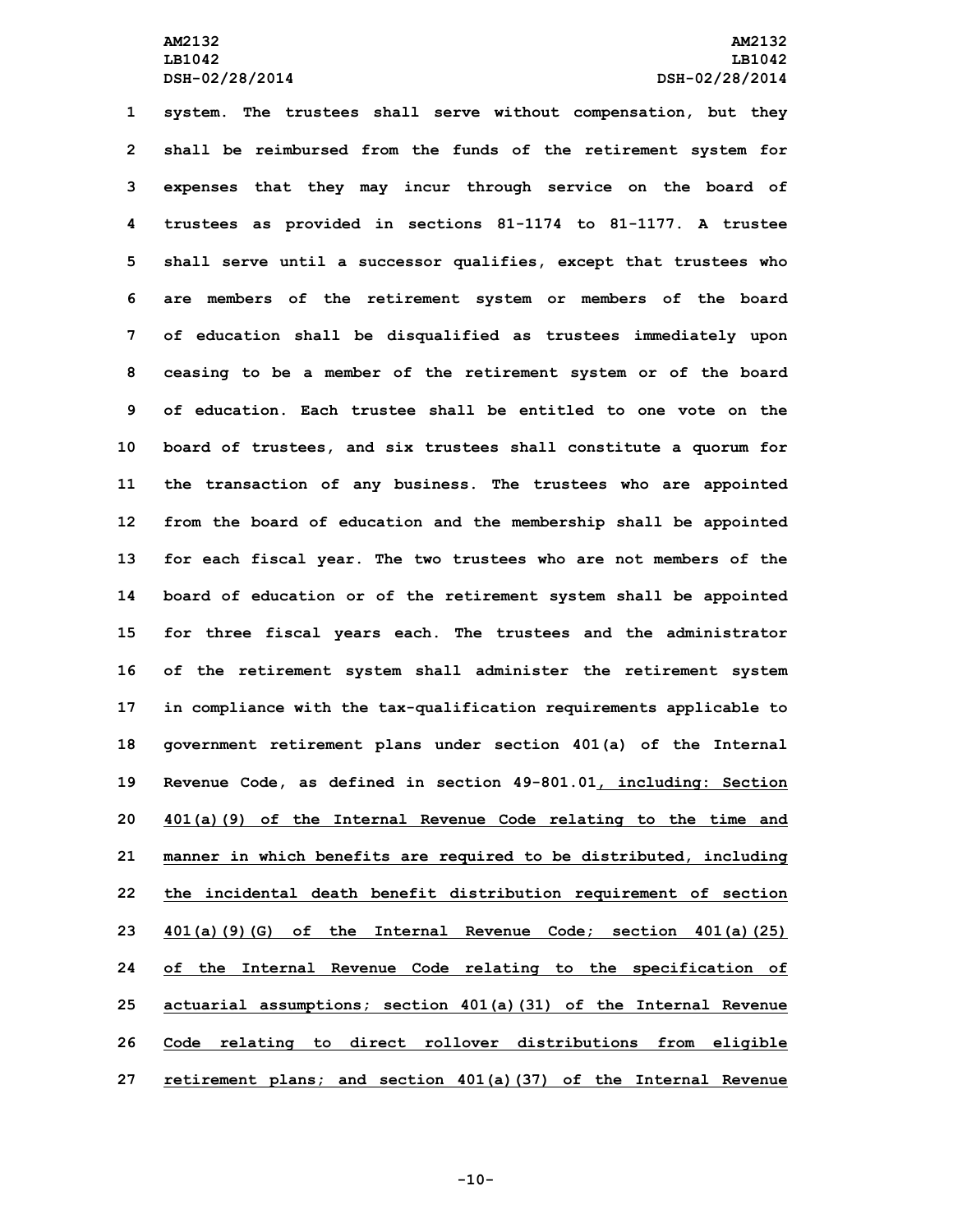**Code relating to the death benefit of <sup>a</sup> member whose death occurs while performing qualified military service. No member of the board of education or trustee shall be personally liable, except in cases of willful dishonesty, gross negligence, or intentional violations of law, for actions relating to his or her retirement system 6 duties.**

 **(2) At any time that the retirement system consists of more than one Class <sup>V</sup> school district, the general administration of the retirement system is hereby vested in <sup>a</sup> Class <sup>V</sup> Retirement System Board composed of three members of the school board for each participating Class <sup>V</sup> school district. The board shall appoint, by <sup>a</sup> majority of all its members, trustees to serve as executive officers to administer the Class <sup>V</sup> School Employees Retirement Act. Such trustees shall consist of (a) the superintendent of each participating Class <sup>V</sup> school district, as ex officio trustees, (b) four members of the retirement system, two from the certificated staff, one from the classified staff, and one from the annuitants, (c) three members of the board, and (d) two trustees who are business persons qualified in financial affairs and who are not members of the retirement system. The trustees who are appointed from the board and the membership shall, to the extent feasible, be appointed equally from each participating Class <sup>V</sup> school district. The trustees shall serve without compensation, but they shall be reimbursed from the funds of the retirement system for expenses that they may incur through service on the board of trustees as provided in sections 81-1174 to 81-1177. <sup>A</sup> trustee shall serve until <sup>a</sup> successor qualifies, except that trustees who are**

**-11-**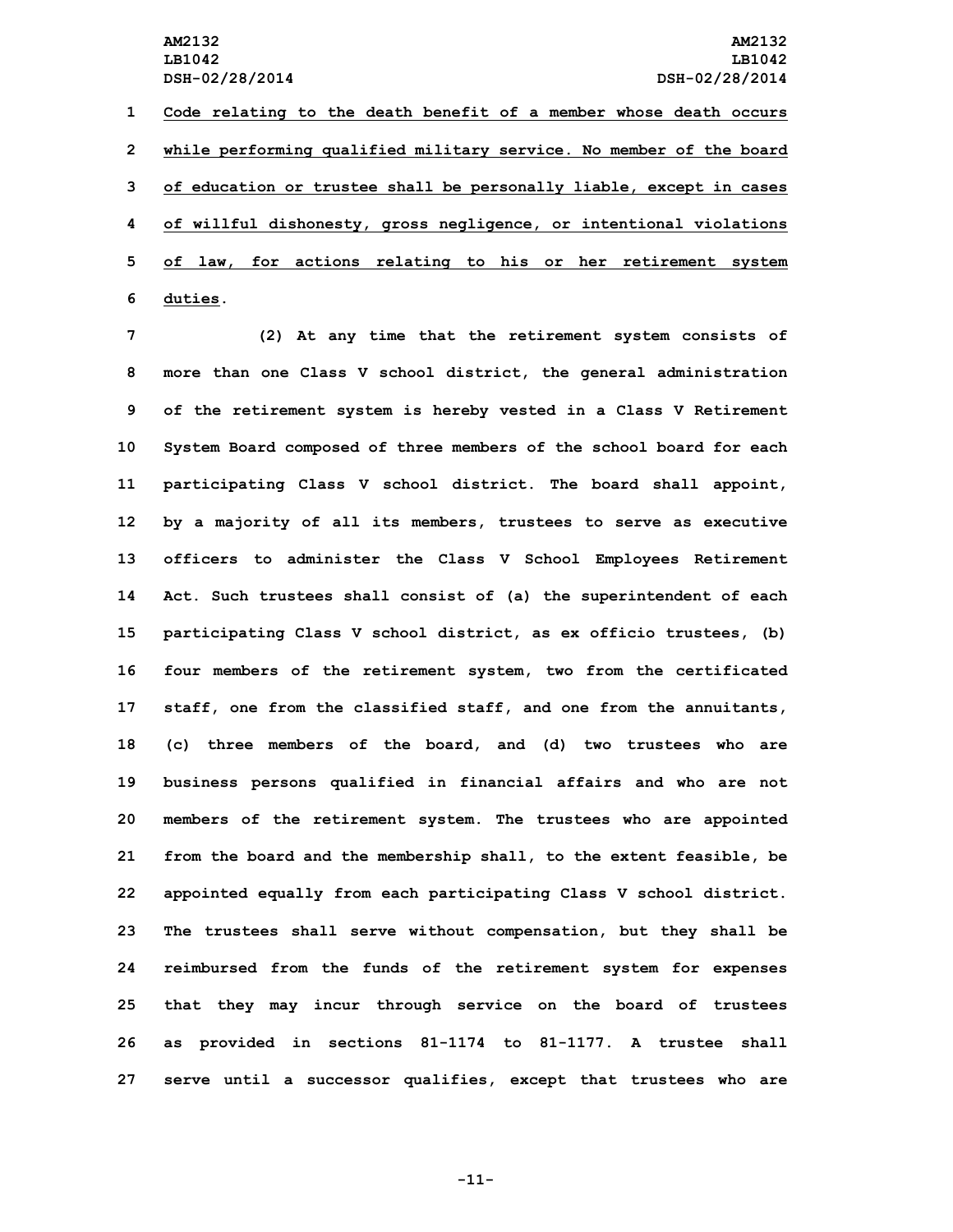**members of the retirement system or members of the board shall be disqualified as trustees immediately upon ceasing to be <sup>a</sup> member of the retirement system or of the board. Each trustee shall be entitled to one vote on the board of trustees, and six trustees shall constitute <sup>a</sup> quorum for the transaction of any business. The trustees who are appointed from the board and the membership shall be appointed for each fiscal year. The two trustees who are not members of the board or of the retirement system shall be appointed for three fiscal years each. The trustees and the administrator of the retirement system shall administer the retirement system in compliance with the tax-qualification requirements applicable to government retirement plans under section 401(a) of the Internal Revenue Code, as defined in section 49-801.01, including: Section 401(a)(9) of the Internal Revenue Code relating to the time and manner in which benefits are required to be distributed, including the incidental death benefit distribution requirement of section 401(a)(9)(G) of the Internal Revenue Code; section 401(a)(16) 401(a)(25) of the Internal Revenue Code relating to the specification of actuarial assumptions; section 401(a)(31) of the Internal Revenue Code relating to direct rollover distributions from eligible retirement plans; and section 401(a)(37) of the Internal Revenue Code relating to the death benefit of <sup>a</sup> member whose death occurs while performing qualified military service. No member of the Class <sup>V</sup> Retirement System Board or trustee shall be personally liable, except in cases of willful dishonesty, gross negligence, or intentional violations of law, for actions relating to his or her retirement system duties.**

**-12-**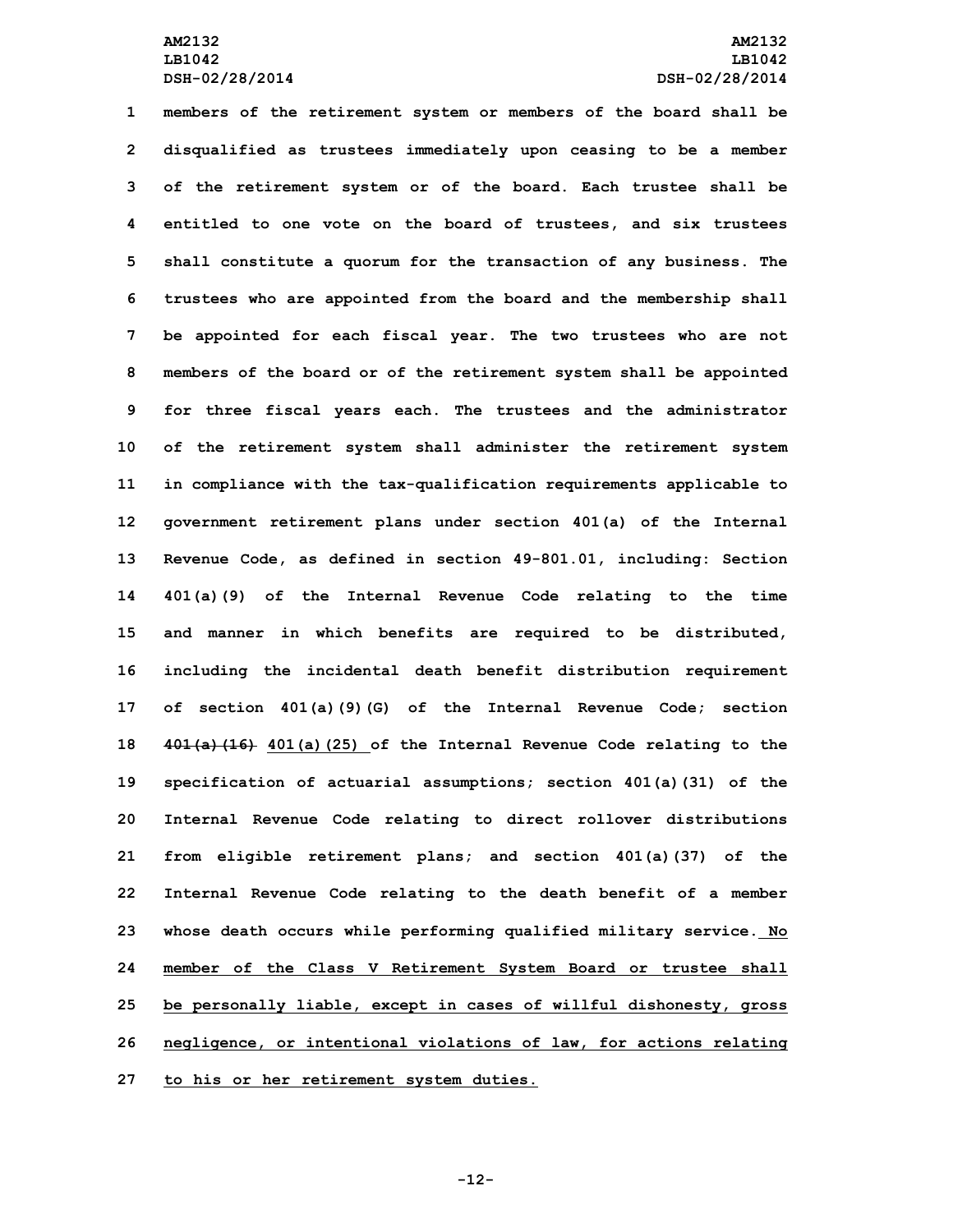**1 Sec. 7. Section 79-987, Revised Statutes Supplement, 2 2013, is amended to read:**

 **79-987 (1) An annual audit of the affairs of the retirement system shall be conducted. At the option of the board, such audit may be conducted by <sup>a</sup> certified public accountant or the Auditor of Public Accounts. The costs of such audit shall be paid from funds of the retirement system. A copy of such audit shall be filed with the Auditor of Public Accounts.**

 **(2) Beginning March 31, 2012, and each March 31 1, 2015, and each March 1 thereafter, if such retirement plan is <sup>a</sup> defined benefit plan, the trustees of <sup>a</sup> retirement system established pursuant to section 79-979 board of education shall cause to be prepared an annual report and the administrator shall file the same with the Public Employees Retirement Board and submit to the members of the Nebraska Retirement Systems Committee of the Legislature <sup>a</sup> copy of such report. The report submitted to the committee shall be submitted electronically. The report shall consist of <sup>a</sup> full actuarial analysis of each such retirement plan established pursuant to section 79-979. The analysis shall be prepared by an independent private organization or public entity employing actuaries who are members of the American Academy of Actuaries and meet the academy's qualification standards to render <sup>a</sup> statement of actuarial opinion, and which organization or entity has demonstrated expertise to perform this type of analysis and is unrelated to any organization offering investment advice or which provides investment management services to the retirement plan. The report shall be presented to the Nebraska Retirement Systems**

**-13-**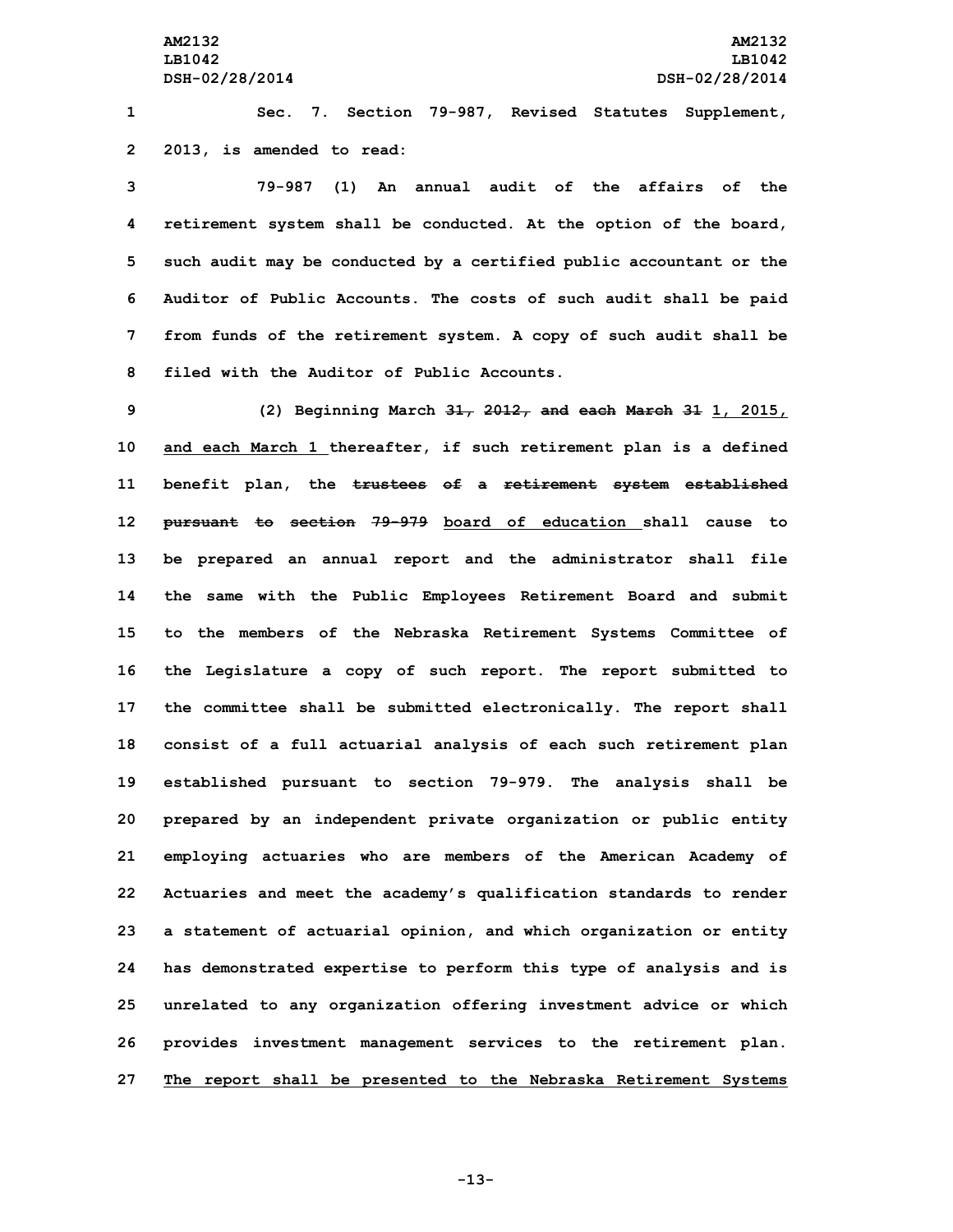## **1 Committee of the Legislature at <sup>a</sup> public hearing.**

**2 Sec. 8. Section 79-991, Revised Statutes Supplement, 3 2013, is amended to read:**

 **79-991 (1) An employee who becomes <sup>a</sup> member without prior service credit may purchase prior service credit, not to exceed the lesser of ten years or the member's years of membership service, for the period of service the member was employed by <sup>a</sup> school district or by an educational service unit and which is not used in the calculation of any retirement or disability benefit having been paid, being paid, or payable in the future to such member under any defined benefit retirement system or program maintained by such other school district or educational service unit. The purchase of prior service credit shall be made in accordance with and subject to the following requirements:**

 **(a) <sup>A</sup> member who desires to purchase prior service credit shall make written application to the administrator of the retirement system that includes all information and documentation determined by the administrator as necessary to verify the member's prior service and qualification to purchase the prior service credit. Such application shall include the member's written authorization for the administrator to request and receive from any of the member's former employers verification of the member's prior service, salary, and other information for determining the member's eligibility to purchase prior service credit. Before prior service credit may be purchased, the administrator shall have received verification of the member's salary in each year with the other school district or educational service unit and confirmation**

**-14-**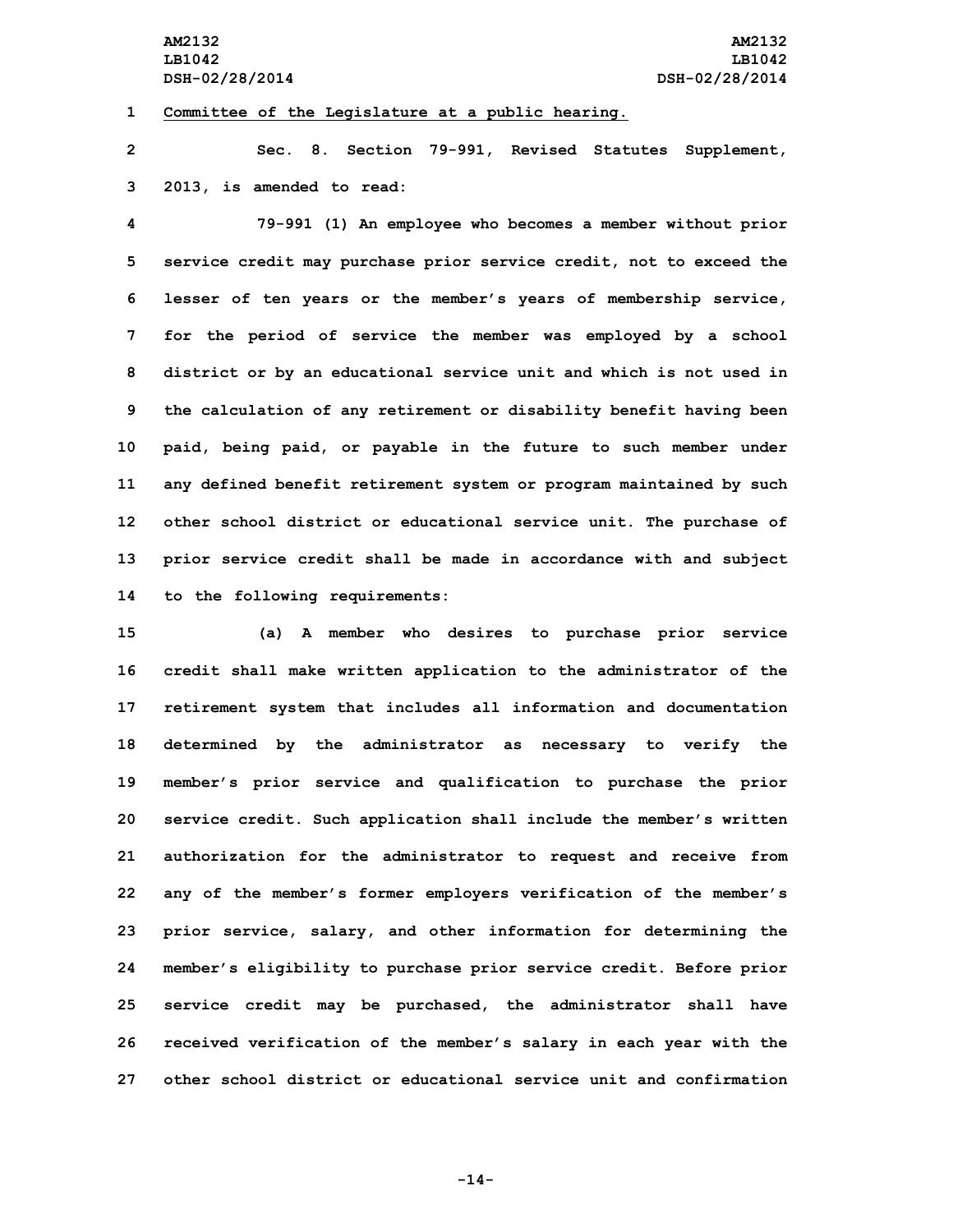**that the prior service to be purchased by the member is not also credited in the calculation of <sup>a</sup> retirement or disability benefit for such member under another defined benefit retirement system or program. The member's application to purchase prior service credit may be made at any time before the fifth anniversary of the member's membership in the retirement system or, if earlier, the member's termination of employment with the school district;**

 **(b) The member shall pay to the retirement system the total amount he or she would have contributed to the retirement system had he or she been <sup>a</sup> member of the retirement system during the period for which prior service is being purchased, together with interest thereon as determined using the rate of interest established by the board for interest on such purchases of prior service credit. Such payment shall be based on the most recent years' salary the member earned in another school district or educational service unit if the salary is verified by the other school district or educational service unit or, if not, the payment shall be based on the member's annual salary at the time he or she became <sup>a</sup> member;**

 **(c) Payments by the member for the purchase of the prior service credit shall be paid as the trustees may direct through direct payments to the retirement system or on an installment basis pursuant to <sup>a</sup> binding irrevocable payroll deduction authorization between the member and the school district over <sup>a</sup> period not to exceed five years from the date of membership. Interest on delayed payments shall be at the rate of interest established by the board for determining interest on delayed payments by members to the**

**-15-**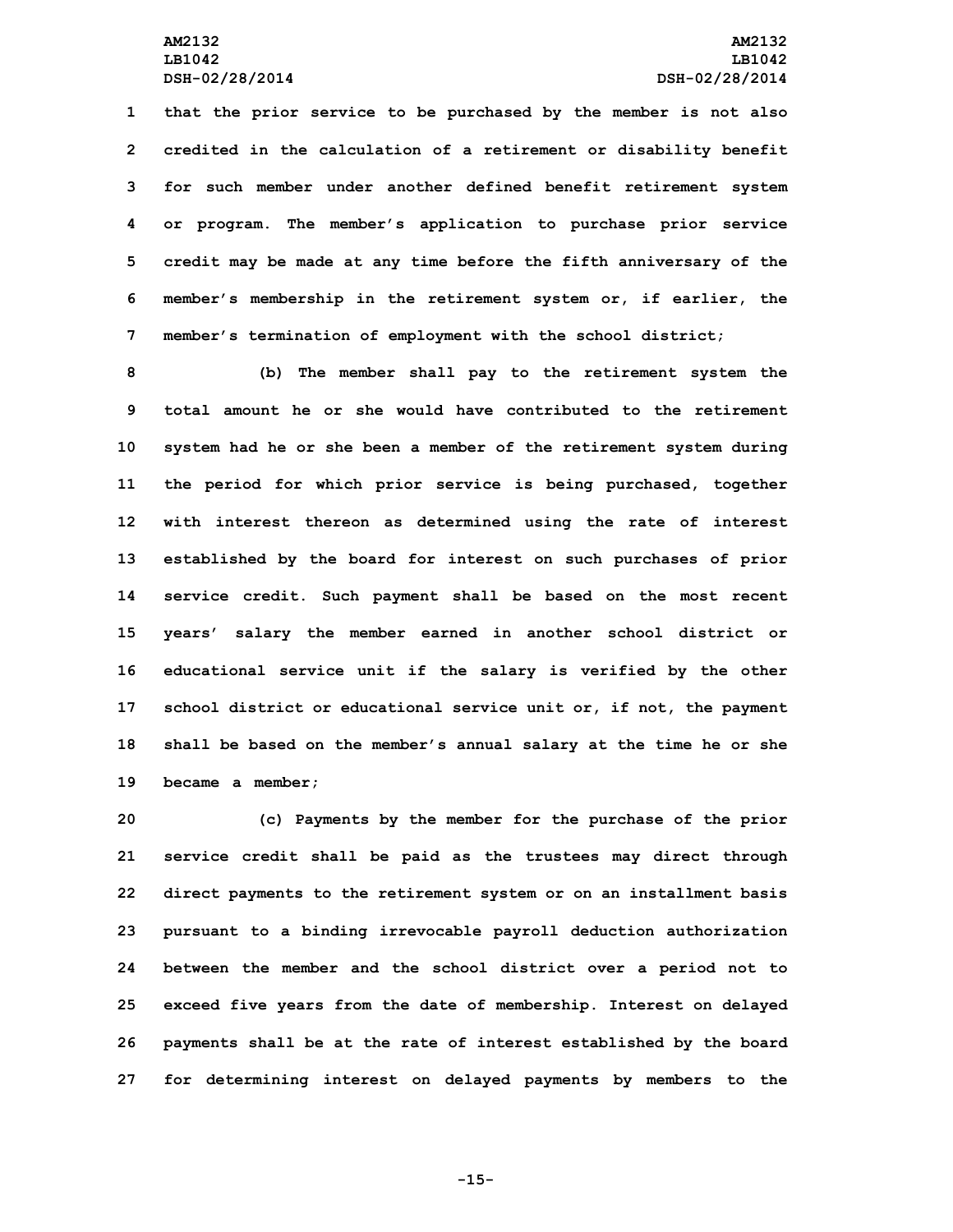**retirement system. In the event the member terminates employment with the school district for any reason before full payment for the prior service has been made, the remaining installments shall be immediately due and payable to the retirement system. Prior service credit may be purchased only in one-tenth-year increments, and if payments are made on an installment basis, the prior service will be credited only as payment has been made to the retirement system. If the prior service to be purchased by the member exceeds the member's membership service at the time of application or any subsequent date, such excess prior service shall be credited to the member only as the member completes and is credited additional membership service, in one-tenth-year increments, notwithstanding the member's payment for such prior service credit. If the member retires or terminates employment before completing sufficient membership service to permit all of the excess prior service that has been purchased by the member to be credited to such member, the retirement system shall refund to the member, or to the member's beneficiary if the member's termination is due to his or her death, the payments that have been made to the retirement system for such uncredited prior service, together with regular interest on such refund; and**

 **(d) The school district shall contribute to the retirement system an amount equal to the amount paid by each member for the purchase of prior service credit at the time such payments are made by such member.**

**26 (2) Any member having five or more years of creditable 27 service, excluding Any employee who became <sup>a</sup> member before July**

**-16-**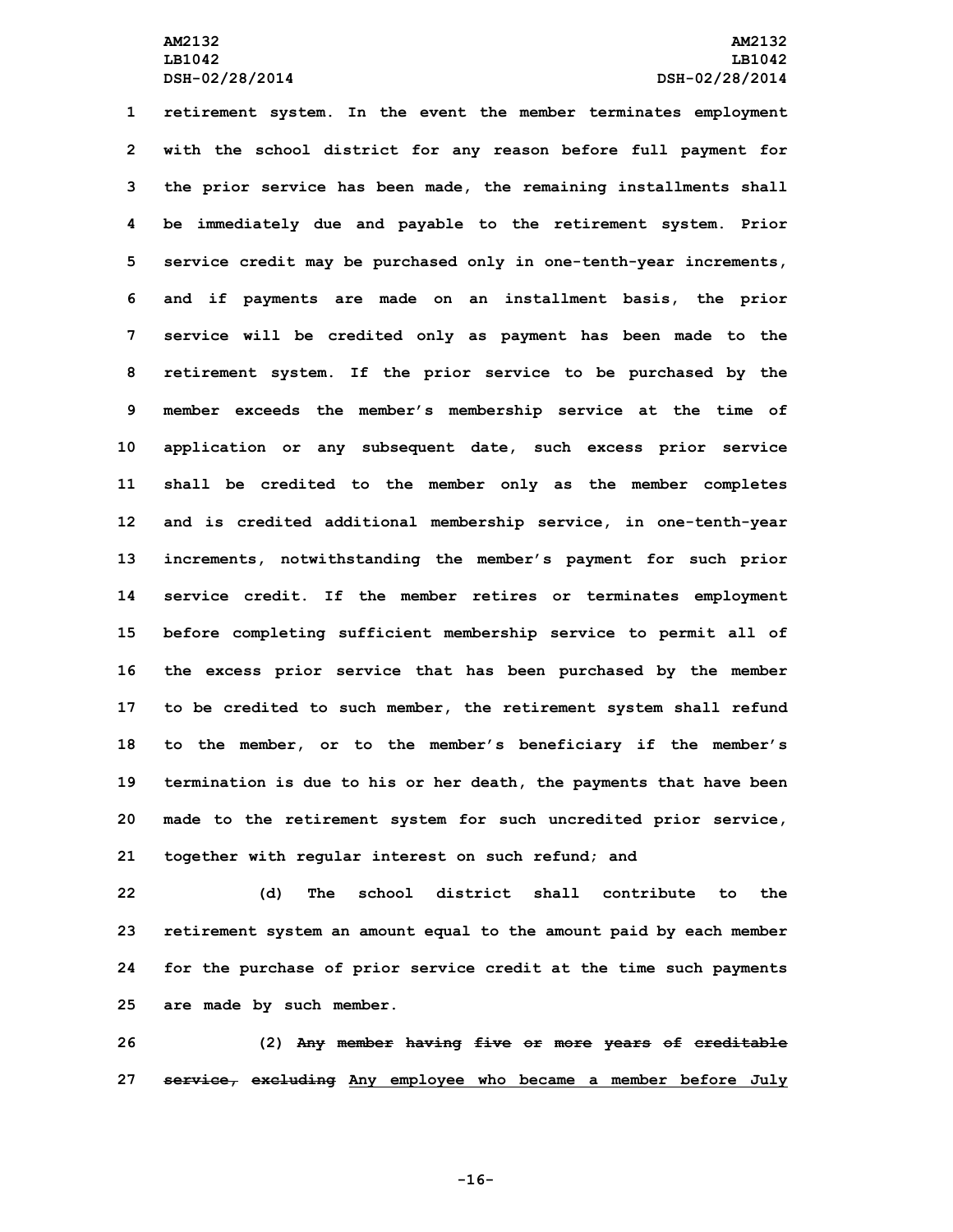**1, 2014, who has five or more years of creditable service and any employee who became <sup>a</sup> member for the first time on or after July 1, 2014, who has ten or more years of creditable service, excluding in either case years of prior service acquired pursuant to section 79-990, 79-994, 79-995, or 79-997, or subsection (1) of this section, may elect to purchase up to <sup>a</sup> total of five years of additional creditable service under the retirement system, and upon such purchase the member shall be given the same status as though he or she had been <sup>a</sup> member of the retirement system for such additional number of years, except as otherwise specifically provided in the Class <sup>V</sup> School Employees Retirement Act. Creditable service may be purchased only in one-tenth-year increments. The amount to be paid to the retirement system for such creditable service shall be equal to the actuarial cost to the retirement system of the increased benefits attributable to such additional creditable service as determined by the retirement system's actuary at the time of the purchase pursuant to actuarial assumptions and methods adopted by the trustees for this purpose. The election to purchase additional creditable service may be made at any time before the member's termination of employment, and all payments for the purchase of such creditable service must be completed within five years after the election or before the member's termination or retirement, whichever event occurs first. Payment shall be made as the trustees may direct through <sup>a</sup> single payment to the retirement system, on an installment basis, including payments pursuant to <sup>a</sup> binding irrevocable payroll deduction authorization between the member and the school district, or by such other method approved**

**-17-**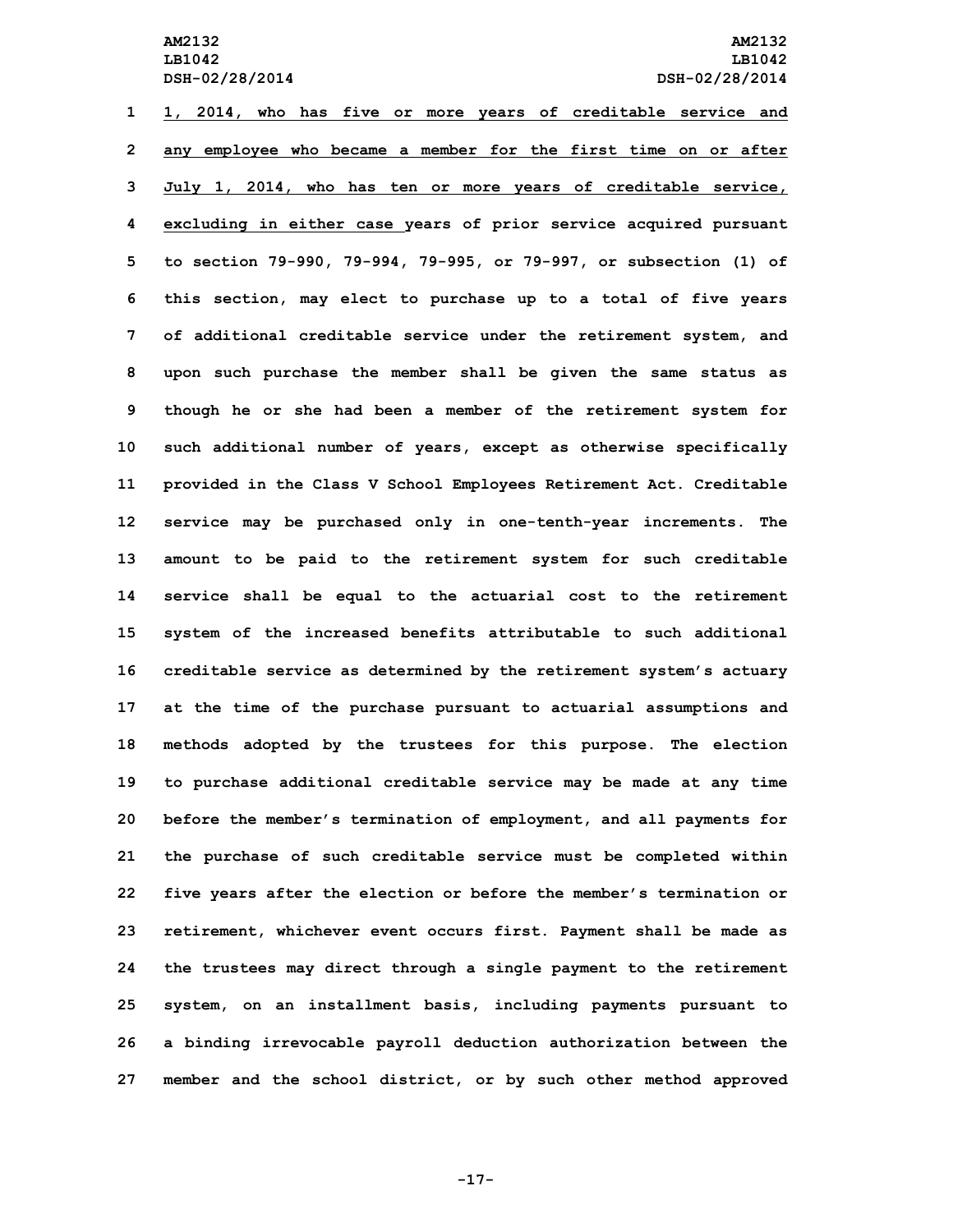**by the trustees and permitted by law. If payments are made on an installment basis, creditable service will be credited only as payment has been made to the retirement system to purchase each additional one-tenth-year increment. Interest shall be charged on installment payments at the rate of interest established by the board for determining interest on delayed payments by members to the retirement system.**

**8 Sec. 9. Section 84-1503, Revised Statutes Supplement, 9 2013, is amended to read:**

**10 84-1503 (1) It shall be the duty of the Public Employees 11 Retirement Board:**

 **(a) To administer the retirement systems provided for in the County Employees Retirement Act, the Judges Retirement Act, the Nebraska State Patrol Retirement Act, the School Employees Retirement Act, and the State Employees Retirement Act. The agency for the administration of the retirement systems and under the direction of the board shall be known and may be cited as the Nebraska Public Employees Retirement Systems;**

 **(b) To appoint <sup>a</sup> director to administer the systems under the direction of the board. The appointment shall be subject to the approval of the Governor and <sup>a</sup> majority of the Legislature. The director shall be qualified by training and have at least five years of experience in the administration of <sup>a</sup> qualified public or private employee retirement plan. The director shall not be <sup>a</sup> member of the board. The salary of the director shall be set by the board. The director shall serve without term and may be removed by the board;**

**-18-**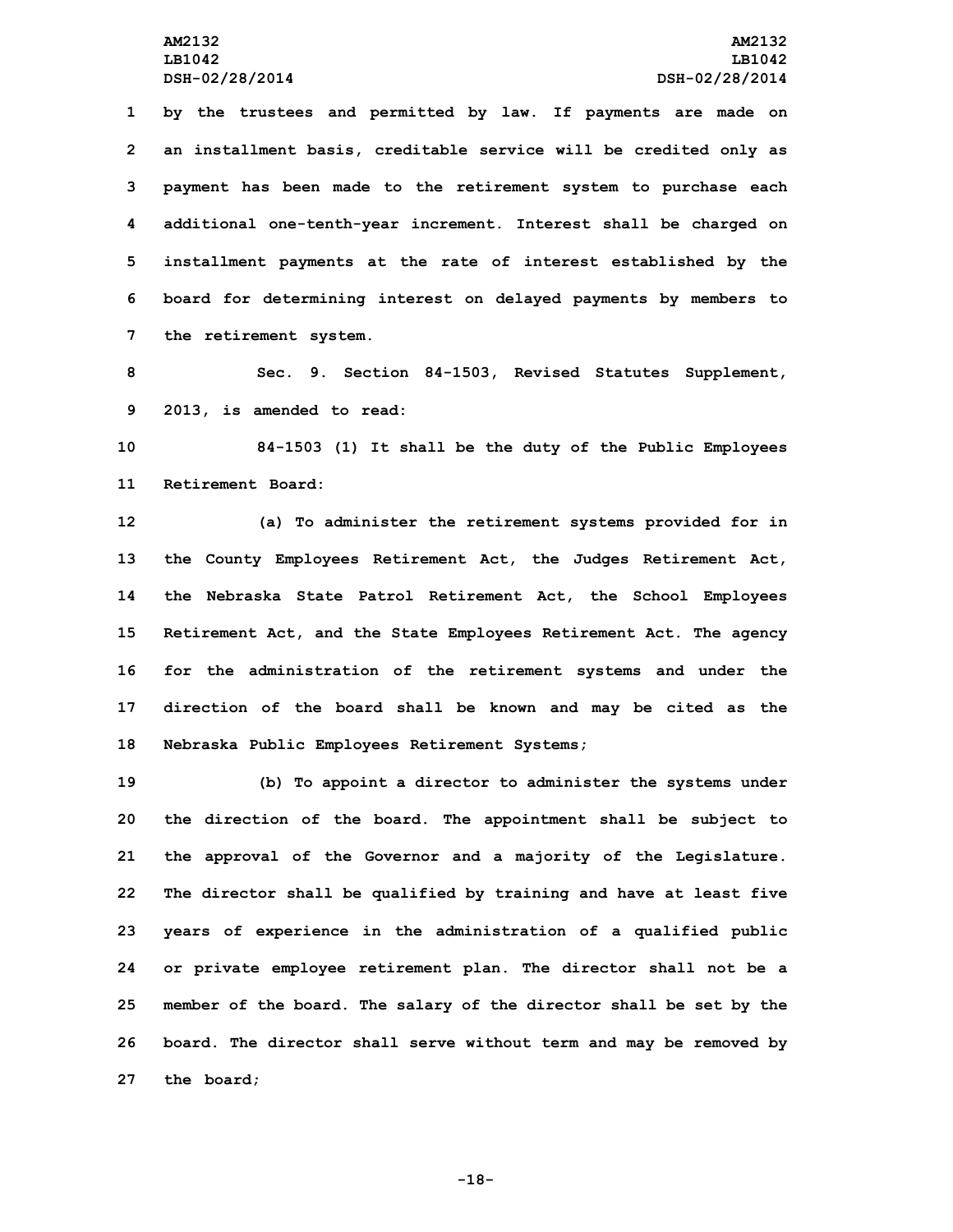**(c) To provide for an equitable allocation of expenses among the retirement systems administered by the board, and all expenses shall be provided from the investment income earned by the various retirement funds unless alternative sources of funds to pay expenses are specified by law;**

**6 (d) To administer the deferred compensation program 7 authorized in section 84-1504;**

**8 (e) To hire an attorney, admitted to the Nebraska State 9 Bar Association, to advise the board in the administration of the 10 retirement systems listed in subdivision (a) of this subsection;**

**11 (f) To hire an internal auditor to perform the duties 12 described in section 84-1503.04 who meets the minimum standards as 13 described in section 84-304.03;**

 **(g) To adopt and implement procedures for reporting information by employers, as well as testing and monitoring procedures in order to verify the accuracy of such information. The information necessary to determine membership shall be provided by the employer. The board shall adopt and promulgate rules and regulations and prescribe such forms necessary to carry out this subdivision. Nothing in this subdivision shall be construed to require the board to conduct onsite audits of political subdivisions for compliance with statutes, rules, and regulations governing the retirement systems listed in subdivision (1)(a) of this section regarding membership and contributions; and**

**25 (h) To prescribe and furnish forms for the public 26 retirement system plan reports required to be filed pursuant to 27 sections 2-3228, 12-101, 14-567, 14-1805.01, 14-2111, 15-1017,**

**-19-**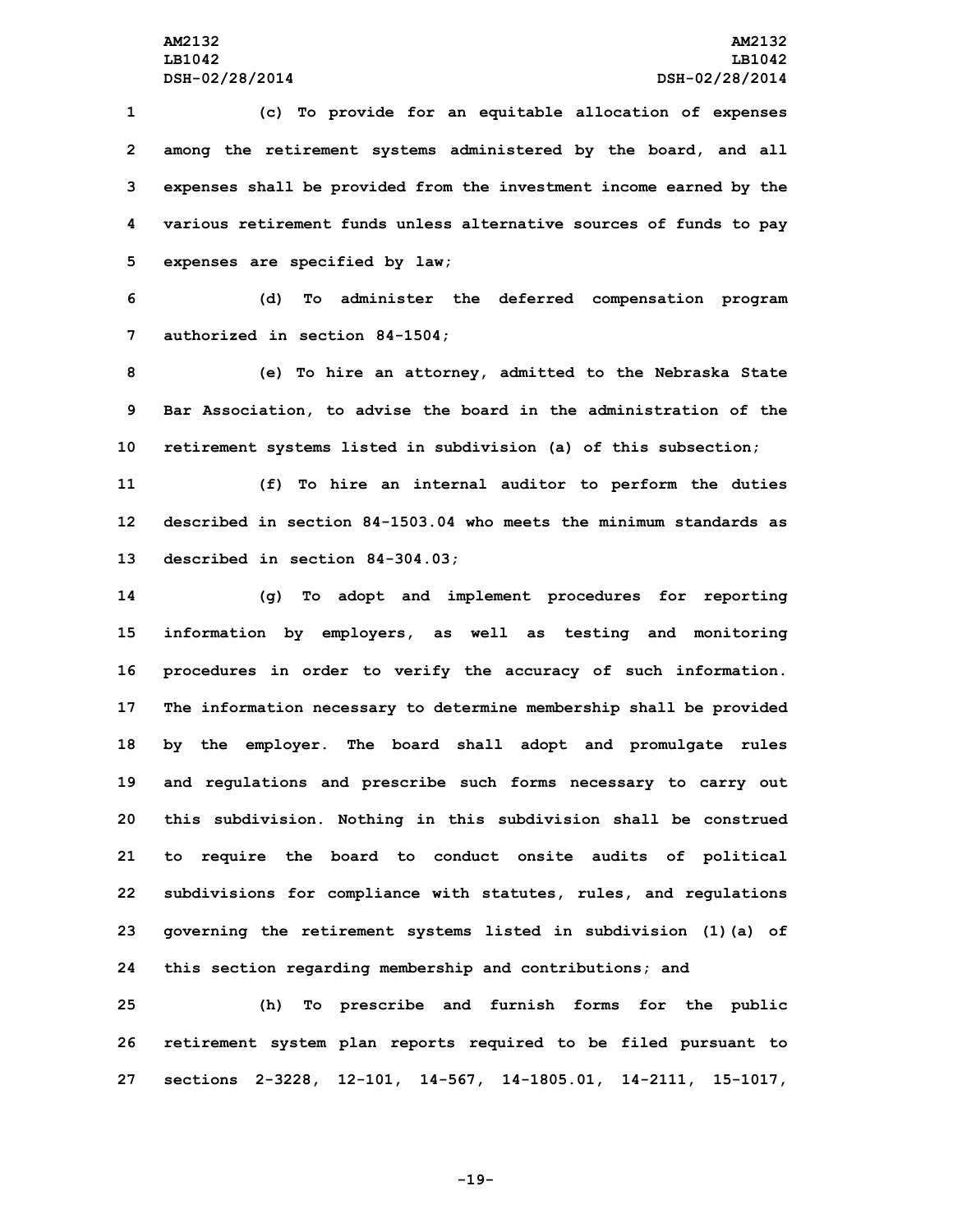**AM2132 AM2132 LB1042 LB1042 DSH-02/28/2014 DSH-02/28/2014 16-1017, 16-1037, 19-3501, 23-1118, 23-3526, 71-1631.02, and 2 79-987. (2) In administering the retirement systems listed in subdivision (1)(a) of this section, it shall be the duty of the 5 board: (a) To determine, based on information provided by the employer, the prior service annuity, if any, for each person who is an employee of the county on the date of adoption of the retirement 9 system; (b) To determine the eligibility of an individual to be <sup>a</sup> member of the retirement system and other questions of fact in the event of <sup>a</sup> dispute between an individual and the individual's employer; (c) To adopt and promulgate rules and regulations for the management of the board; (d) To keep <sup>a</sup> complete record of all proceedings taken at any meeting of the board; (e) To obtain, by <sup>a</sup> competitive, formal, and sealed bidding process through the materiel division of the Department of Administrative Services, actuarial services on behalf of the State of Nebraska as may be necessary in the administration and development of the retirement systems, including, but not limited to, preparation of an annual actuarial valuation report of each of the defined benefit and cash balance plans administered by the board. Such annual valuation reports shall be presented by the actuary to the Nebraska Retirement Systems Committee of the Legislature at <sup>a</sup> public hearing or hearings. Any contract**

**-20-**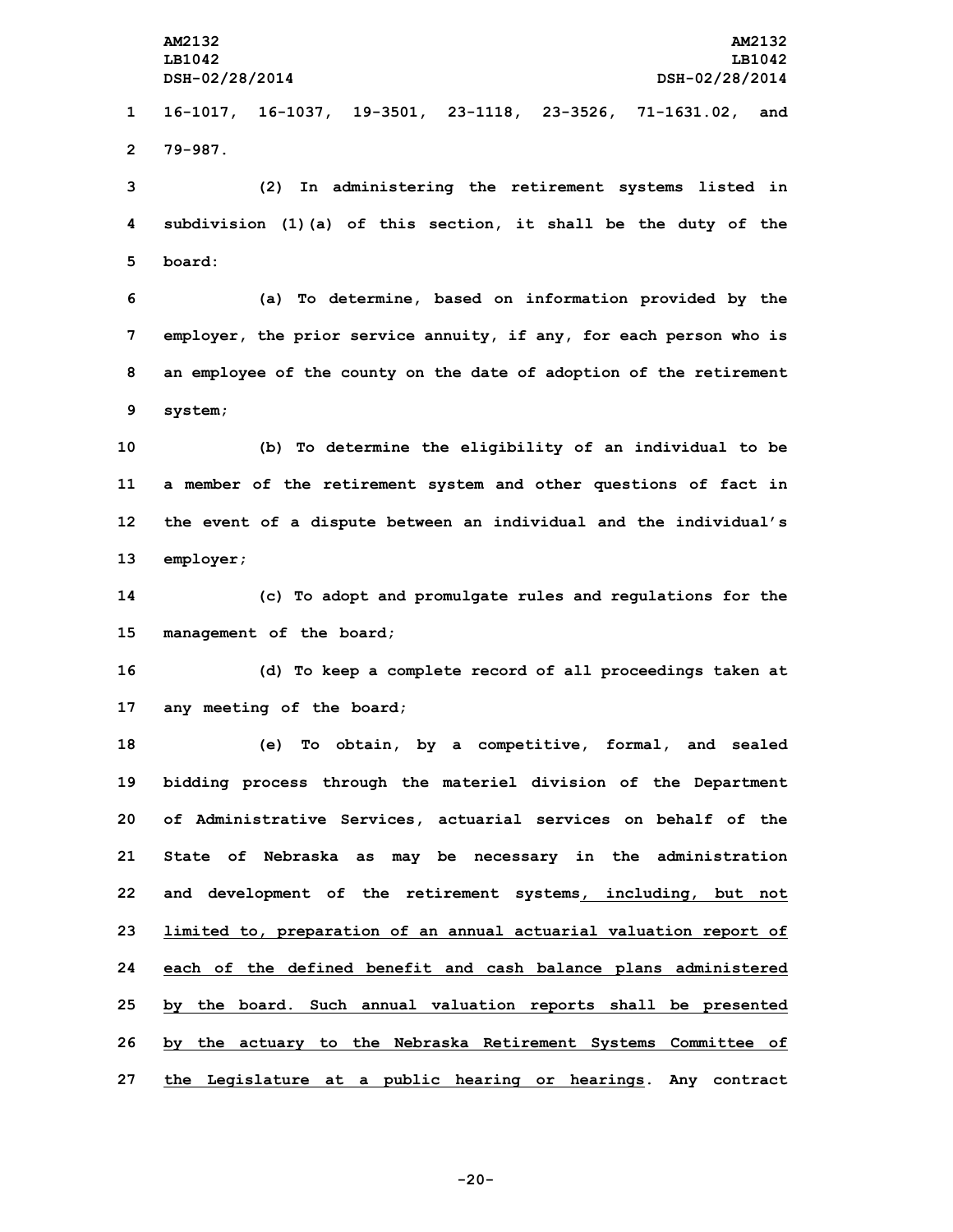**for actuarial services shall contain <sup>a</sup> provision allowing the actuary, without prior approval of the board, to perform actuarial studies of the systems as requested by entities other than the board, if notice, which does not identify the entity or substance of the request, is given to the board, all costs are paid by the requesting entity, results are provided to the board, the Nebraska Retirement Systems Committee of the Legislature, and the Legislative Fiscal Analyst upon being made public, and such actuarial studies do not interfere with the actuary's ongoing responsibility to the board. The term of the contract shall be for up to three years. <sup>A</sup> competitive, formal, and sealed bidding process shall be completed at least once every three years, unless the board determines that such <sup>a</sup> process would not be cost effective under the circumstances and that the actuarial services performed have been satisfactory, in which case the contract may also contain an option for renewal without <sup>a</sup> competitive, formal, and sealed bidding process for up to three additional years. An actuary under contract for the State of Nebraska shall be <sup>a</sup> member of the American Academy of Actuaries and meet the academy's qualification standards to render <sup>a</sup> statement of actuarial opinion; (f) To direct the State Treasurer to transfer funds, as an expense of the retirement systems, to the Legislative Council Retirement Study Fund. Such transfer shall occur beginning on or after July 1, 2005, and at intervals of not less than five years and not more than fifteen years and shall be in such amounts as the**

**26 Legislature shall direct;**

**27 (g) To adopt and promulgate rules and regulations to**

**-21-**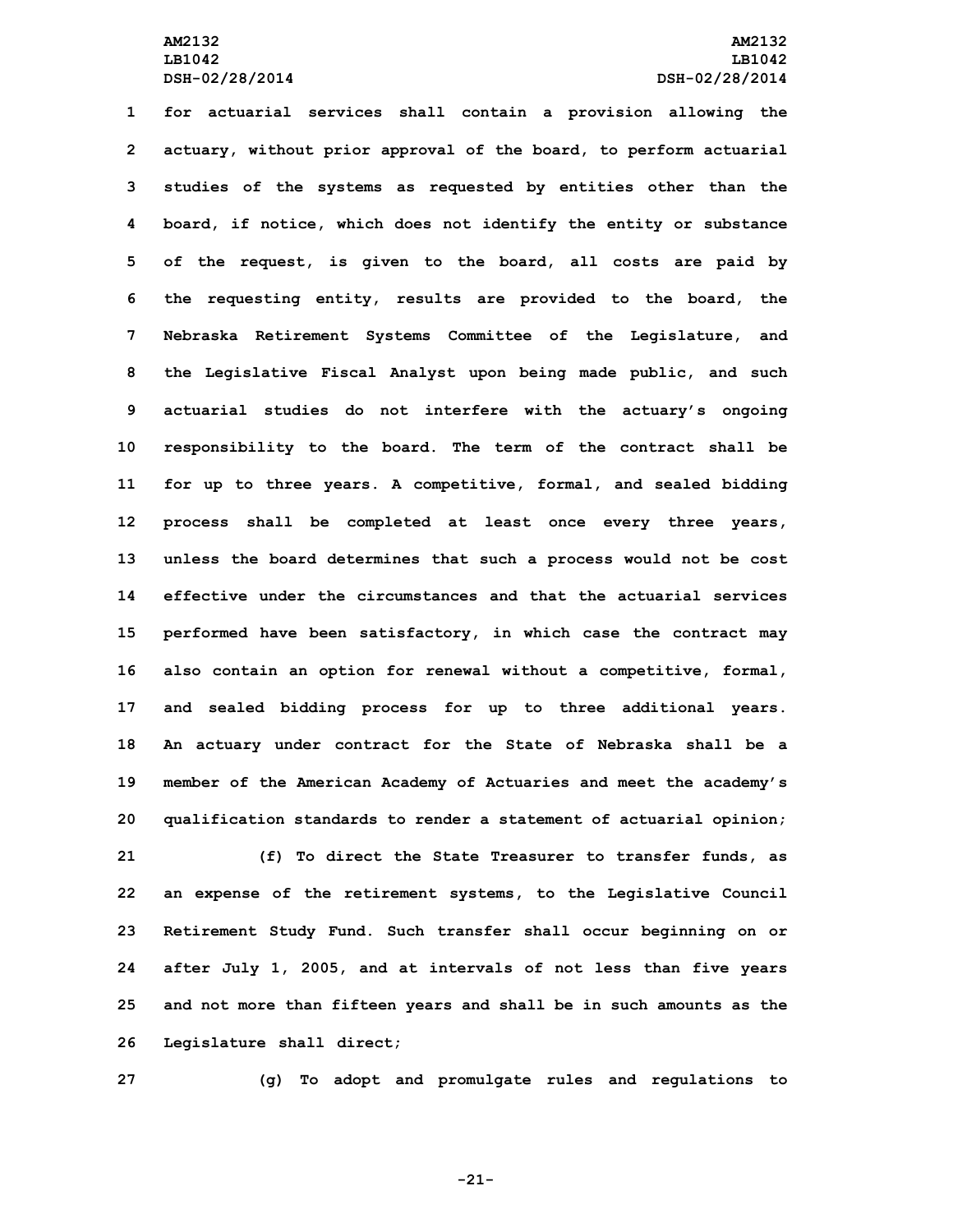**carry out the provisions of each retirement system described in subdivision (1)(a) of this section, which includes, but is not limited to, the crediting of military service, direct rollover distributions, and the acceptance of rollovers;**

 **(h) To obtain, by <sup>a</sup> competitive, formal, and sealed bidding process through the materiel division of the Department of Administrative Services, auditing services for <sup>a</sup> separate compliance audit of the retirement systems to be completed by December 31, 2020, and from time to time thereafter at the request of the Nebraska Retirement Systems Committee of the Legislature, to be completed not more than every four years but not less than every ten years. The compliance audit shall be in addition to the annual audit conducted by the Auditor of Public Accounts. The compliance audit shall include, but not be limited to, an examination of records, files, and other documents and an evaluation of all policies and procedures to determine compliance with all state and federal laws. <sup>A</sup> copy of the compliance audit shall be given to the Governor, the board, and the Nebraska Retirement Systems Committee of the Legislature and shall be presented to the committee at <sup>a</sup> public hearing;**

 **(i) To adopt and promulgate rules and regulations for the adjustment of contributions or benefits, which includes, but is not limited to: (i) The procedures for refunding contributions, adjusting future contributions or benefit payments, and requiring additional contributions or repayment of benefits; (ii) the process for <sup>a</sup> member, member's beneficiary, employee, or employer to dispute an adjustment to contributions or benefits; (iii)**

**-22-**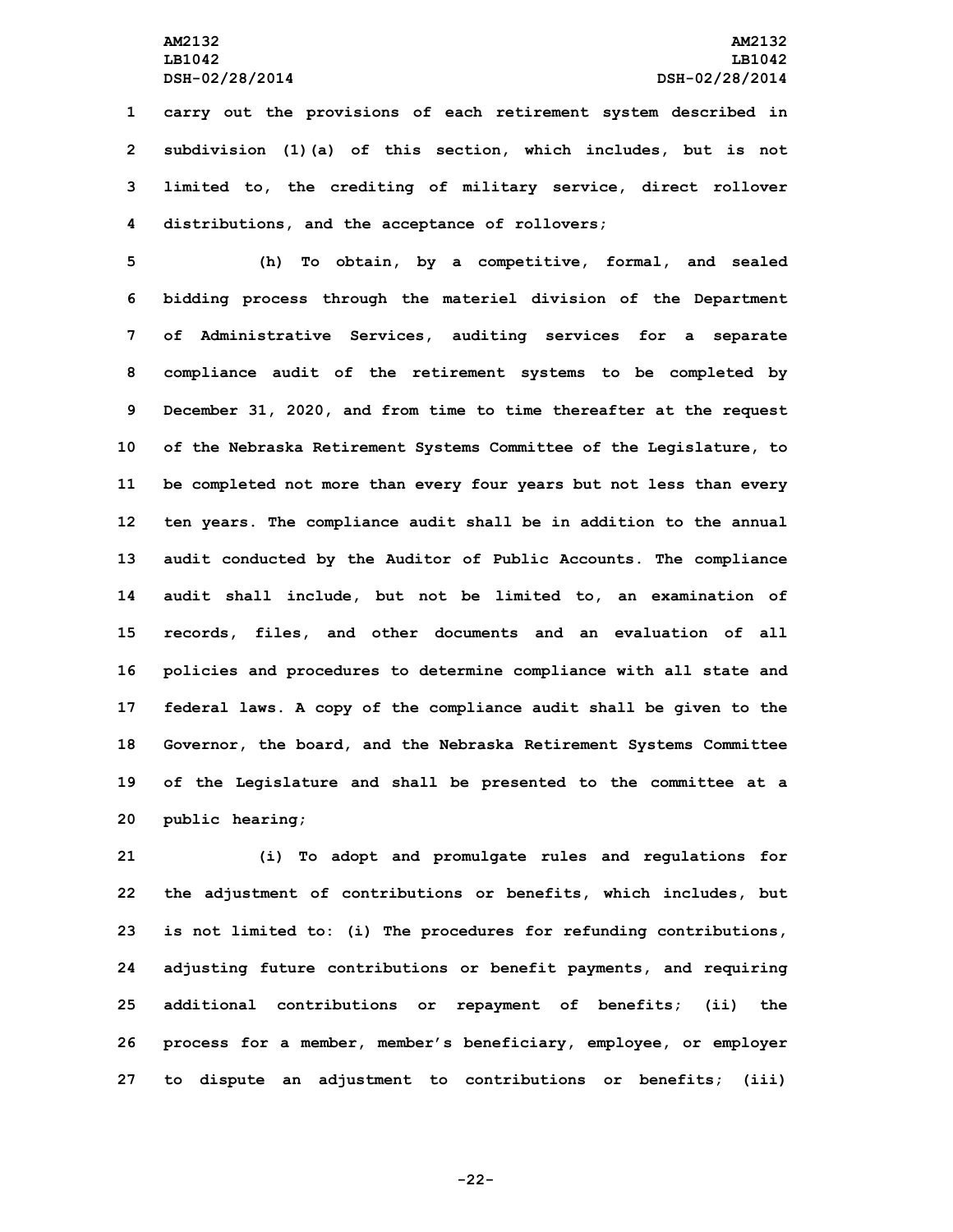**establishing materiality and de minimus amounts for agency transactions, adjustments, and inactive account closures; and (iv) notice provided to all affected persons. Following an adjustment, <sup>a</sup> timely notice shall be sent that describes the adjustment and the process for disputing an adjustment to contributions or benefits; 6 and**

 **(j) To administer all retirement system plans in <sup>a</sup> manner which will maintain each plan's status as <sup>a</sup> qualified plan pursuant to the Internal Revenue Code, as defined in section 49-801.01, including: Section 401(a)(9) of the Internal Revenue Code relating to the time and manner in which benefits are required to be distributed, including the incidental death benefit distribution requirement of section 401(a)(9)(G) of the Internal Revenue Code; section 401(a)(16) 401(a)(25) of the Internal Revenue Code relating to the specification of actuarial assumptions; section 401(a)(31) of the Internal Revenue Code relating to direct rollover distributions from eligible retirement plans; section 401(a)(37) of the Internal Revenue Code relating to the death benefit of <sup>a</sup> member whose death occurs while performing qualified military service; and section 401(a) of the Internal Revenue Code by meeting the requirements of section 414(d) of the Internal Revenue Code relating to the establishment of retirement plans for governmental employees of <sup>a</sup> state or political subdivision thereof. The board shall adopt and promulgate rules and regulations necessary or appropriate to maintain such status including, but not limited to, rules or regulations which restrict discretionary or optional contributions to <sup>a</sup> plan or which limit distributions from**

**-23-**